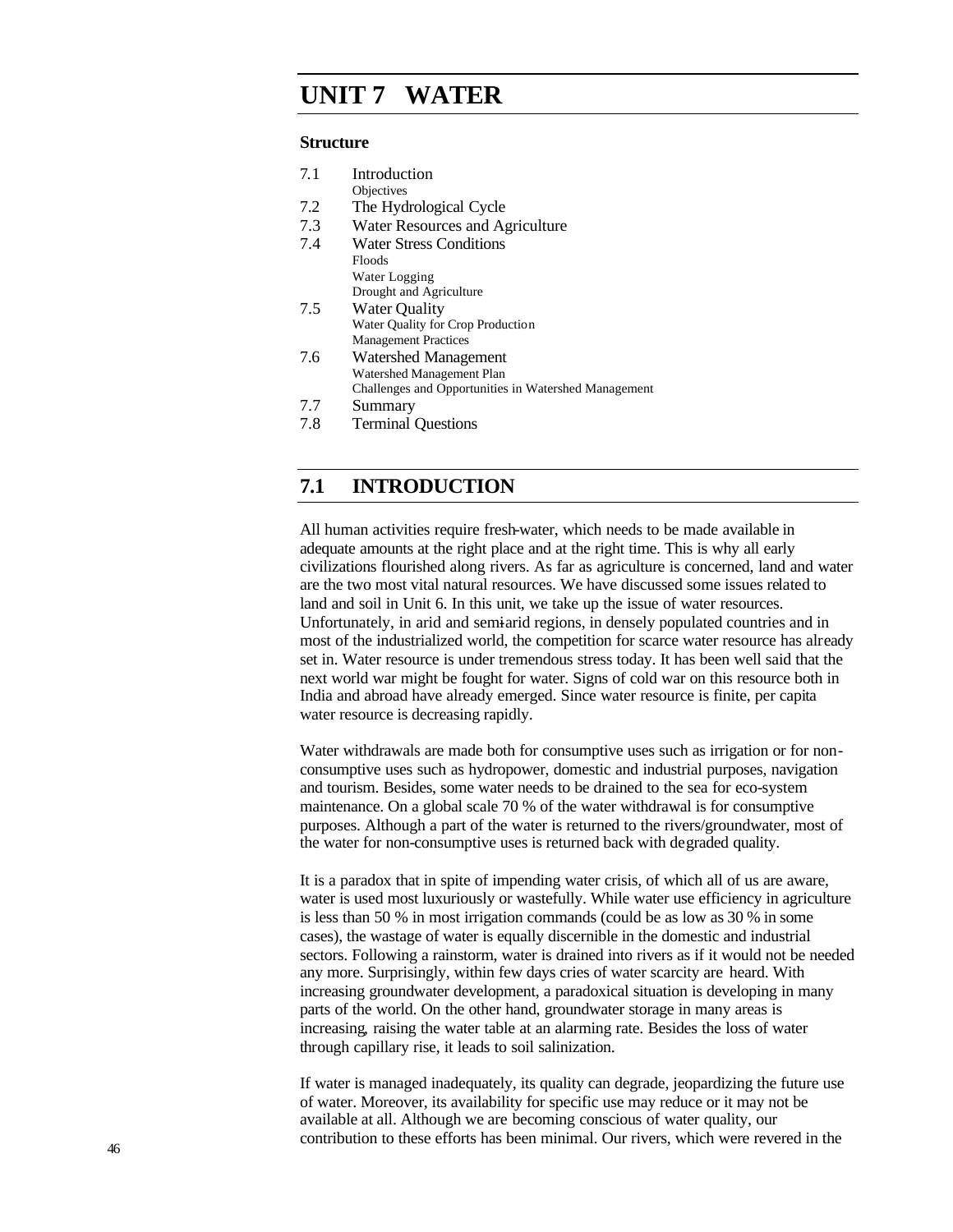**Water** past, become sewer drains during the non-monsoon months. Groundwater is being polluted indiscriminately by industries.

Fresh water is a finite resource having spatial and temporal variability. Besides the cost of controlling and developing the water resource, water is a sensitive subject. Any minor change in policy would result in gainers and losers. Therefore any change is likely to be welcomed and opposed depending upon the gains and losses. Since water sustains civilized human life, it has many facets all of which cannot be covered here. In this unit, we introduce you to the hydrological cycle. You will learn about the quantity and quality aspects of water. Since too much or too little water or both affect production and productivity, you would be familiarized with issues related to floods, water logging and drought. Finally we introduce the concept of Watershed Management. In the next unit we discuss the issues involved in conserving biodiversity.

### **Objectives**

After studying this unit, you should be able to:

- discuss the relevance of water for increased production and productivity in agriculture;
- describe surface and ground water resources and their interdependence;
- analyse the extremes in the availability of water leading to floods and droughts;
- describe the adverse effects of water logging on soil health as well as the remedial measures required;
- comprehend the water quality concerns especially related to agriculture; and
- explain the concept of watershed management.

# **7. 2 THE HYDROLOGICAL CYCLE**

The total amount of water in the **hydrosphere** has been estimated at 1500 million km<sup>3</sup>, which if spread over the entire surface of the earth, would rise to 3000 m above the surface. Only 5% of this water is fresh in nature, the remaining being saline. Of this only 20% is in the liquid form, the remaining being in frozen form. Thus, only 1% of the water in the hydrosphere is available for use. Around 99 % of this water is in the form of groundwater. These global average values may vary from one continent to another, from one region to another or from one country to another. But it is abundantly clear that water has multifarious uses in various sectors of economy, each competing with the other to get a lion's share of this scarce quantity. In such a situation, it is necessary that limited water resources are exploited and used in a judicious manner.

When we talk of water resources of the hydrosphere, our main interest is in the transfer of water from one form to another. Since the total amount of water in the hydrosphere is constant, it is clear that this transfer occurs in the form of a continuous cycle or a series of cycles. Moisture constantly circulates between land, ocean and the sky. The cycle has neither a beginning nor an end. This is known as the **hydrological cycle.** you have studied about it in the first course of this programme. We repeat it here briefly. The major elements of this cycle over a region are shown in Fig.7.1. (See Fig.7.2 for a pictorial version of hydrological cycle).

The term precipitation includes all forms of water that is received by earth from the atmosphere. It includes rainfall, snow, frost, drizzle and hail etc. On a global scale, some  $110,000 \text{ km}^3$  of water is received. The vegetation intercepts a part of the precipitation while a part is retained as soil moisture. Most of it gets evaporated  $(70,000 \text{ km}^3)$  and is known as **green water**. Of the green water,  $18,000 \text{ km}^3$  is being exploited for agriculture while the remaining meets the water needs of all nonirrigated vegetation, including forest and woodlands, grassland and rain fed crops.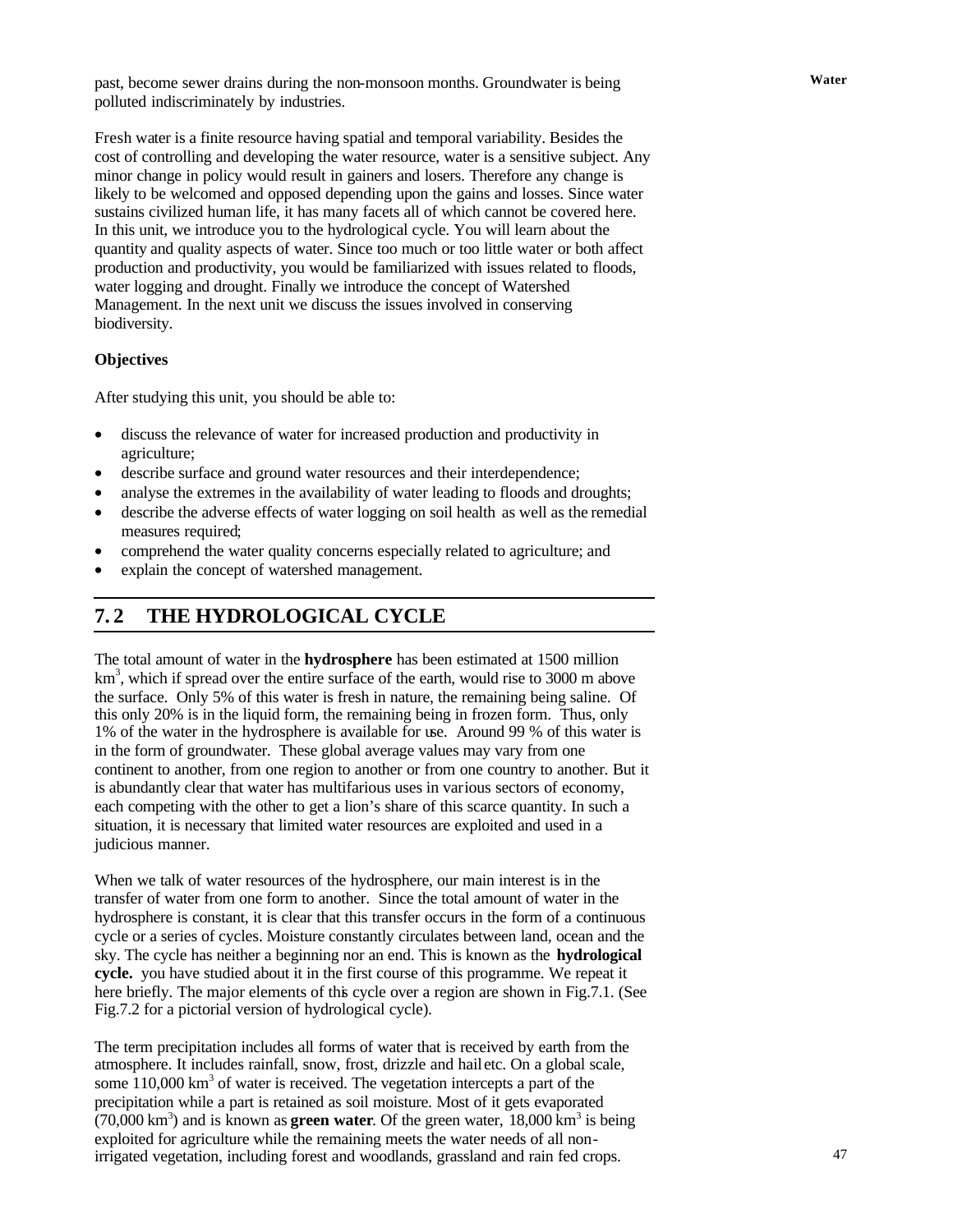

**Fig.7.1: Flow diagram showing various components of the hydrological cycle**

The remaining  $40,000 \text{ km}^3$  remains on the earth as blue water or ground water and flows to the sea or lakes unless stored, transported and exploited to meet human needs. Only  $12,500 \text{ km}^3$  of this water is accessible for human use as per the present technologies available.



Fig.7.2: Hydrological Cycle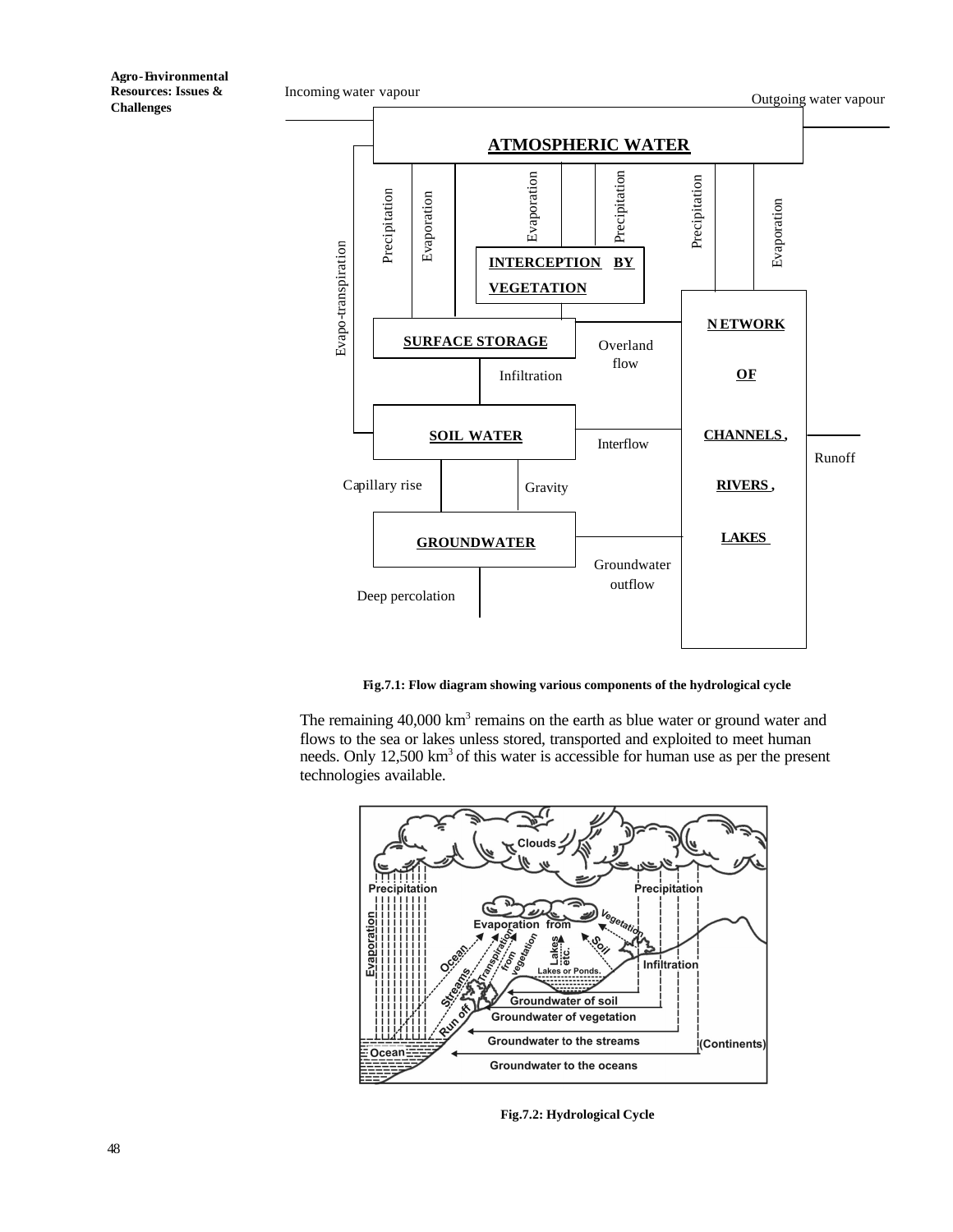In the hydrological cycle, soil acts as a reservoir and water is always in transitory **Water** storage in soil. Considerable time may elapse before this stored water flows underground to stream or is returned to the atmosphere by evaporation. Eventually, however, all water temporarily stored in the soil must enter the transitory part of the hydrological cycle by percolating to underground streams or entering into atmosphere by evaporation. There are many opportunities to influence the hydrological cycle and affect water conservation in agriculture. We discuss this issue in the next section. But first you may like to concretize the understanding of hydrological cycle by attempting an exercise.

## **SAQ 1**

- a) What do you understand by the hydrological cycle?
- b) Explain the role of soil in the hydrological cycle.

# **7.3 WATER RESOURCES AND AGRICULTURE**

A greater part of human requirement, food, fibre and accessories for shelter are met from agriculture. Logically, a major part of human water use is in agriculture. On a global basis, 70% of the water withdrawals are claimed by agriculture. On regional basis, and particularly in arid regions, it might go as high as 90% of the total water withdrawals. Since rain fed agriculture cannot be expected to keep up with growing demand for food because of environmental constraints, within the agriculture sector, the largest share of water is claimed to roughly irrigate about 250 million ha of irrigated lands worldwide. The importance of this water allocation could be gauged from the fact that 40% of the total food and agricultural commodities are produced on these irrigated lands, which is only 17% of the total cultivated area. The remaining 60% is produced by 83% of the cultivated area. According to statistics from India and other parts of the globe, a 50 to 200% increase in agricultural production could be obtained upon introduction of irrigation. In today's perspective, irrigated agriculture seems to be the only weapon to fight with to produce additional food for the 800 million undernourished today and 2 billion more people expected to join us by 2025.

Accessible blue water needs to meet some of the essential requirements such as water for drinking by human and animals, for hygiene, sanitation, municipal use, for industrial establishment, aquatic life and environment. All these requirements would also have a quantum jump because of increasing population, increased standard of life and changing eating habits of the populace. Apparently agriculture has to compete with these sectors that have a higher potential and precedence. These sectors can pay more for water than agriculture. Thus increasingly, agriculture has to leave its share of fresh water to other sectors and rely upon water used once by these sectors.

Performance of agriculture under irrigation depends to a great extent on the timely and adequate supply of good quality water. Safe, reliable and adequate quantities of water are also needed for livestock and for processing operations. As such, a large infrastructure to supply water is needed to achieve these goals. Operation and maintenance cost of this infrastructure is also quite high. Pricing of water should be so fixed that at least it covers the cost of operation and maintenance.

While irrigated agriculture consumes the largest amount of water, it is known to be the most inefficient sector in the use of water. The **water use efficiency** in some cases being as low as 30%, a major fraction of the water is wasted and adds to the groundwater storage. Water use efficiency has many facets. **Resource saving**, **financial saving** and **environmental benefits** are all linked to the improved water use efficiency.

World Water Vision has projected that with increasing efficiency 40% more food products can be produced by 15-20% additional water. By improving the water use It is assessed that to develop irrigation on one ha of land in India presently costs Rs. 100,000 or more.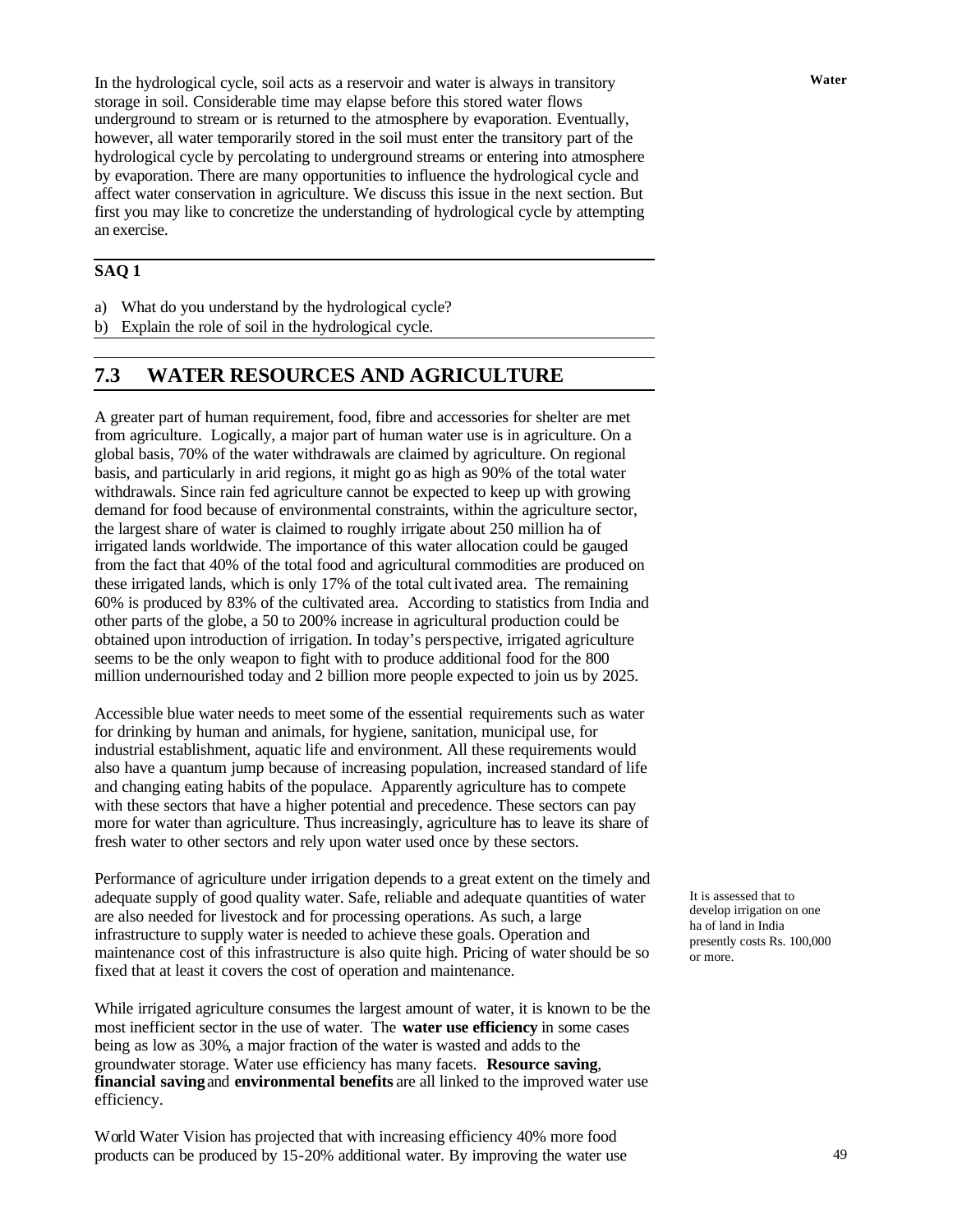efficiency, financial savings would occur in operational cost of pumping, treatment of water and wastewater and additional income would be generated as a result of expanded area under irrigation. Environmental benefits would also emerge from reduced problems of water logging and soil salinization, increased discharge for in stream use, and reduced pollution of groundwater or surface water resources. Whatever agricultural advances are made, the fact remains that to grow more food we require more water whether the agriculture is rain fed or irrigated. It is estimated that by 2025, demand for water in agric ulture sector would increase by 15-20%. Some of this water can come from rainwater harvesting in arid and semi-arid regions. Exploitation of shallow saline water aquifers and use of grey and black waters could be other sources that could increase water for use in agriculture.

### **Categories of Water and their Role in Agriculture**

Available global or regional water for use in agriculture have been grouped in five categories besides a category based on implication of export-import of agricultural products.

| <b>Category of</b><br>water | <b>Source</b>                                           | Potential for use in agriculture or<br>remarks                                                                                                                                                                                                                                                                 |
|-----------------------------|---------------------------------------------------------|----------------------------------------------------------------------------------------------------------------------------------------------------------------------------------------------------------------------------------------------------------------------------------------------------------------|
| <b>Blue</b> water           | Sea, lakes, rivers,<br>canals, etc.                     | Extensively used for irrigation. Its<br>availability is likely to decrease with<br>increasing competition from other<br>sectors.                                                                                                                                                                               |
| Green water                 | Soil moisture and<br>water in plants                    | Mostly used by plants and agricultural<br>crops particularly forest, grass lands<br>and rain fed agriculture.                                                                                                                                                                                                  |
| Fossil water                | Groundwater                                             | Used for domestic and agricultural<br>uses. Its availability to agriculture<br>would decrease with time as a result of<br>competitive demand from other<br>sectors.                                                                                                                                            |
| Grey water                  | Wastewater from<br>bathroom, kitchen<br>and washbasins. | Potential for use in crop production.<br>Suitable for kitchen gardening and<br>irrigating lawns.                                                                                                                                                                                                               |
| <b>Black water</b>          | Domestic<br>sewage/Industrial<br>waste                  | Potential for use in crop production.<br>$21st$ century water resource for<br>agriculture. Cleaner technologies<br>required to avoid heavy<br>metals/pathogens entering human<br>chain.                                                                                                                        |
| Virtual water               | Water used in<br>producing<br>grains/animal<br>product  | Export-import of food grains/animal<br>product indirectly results in export-<br>import of water. One kg of rice or<br>wheat export means export of 2000<br>litres of water for rice and 800 litres of<br>water for wheat. It is going to assume<br>importance in export-import during the<br>next few decades. |

So far you have learnt how improving the efficient use of water can help one in better management of this resource. The question is how to do it? We look into the issues involved but first you may want to answer the following question.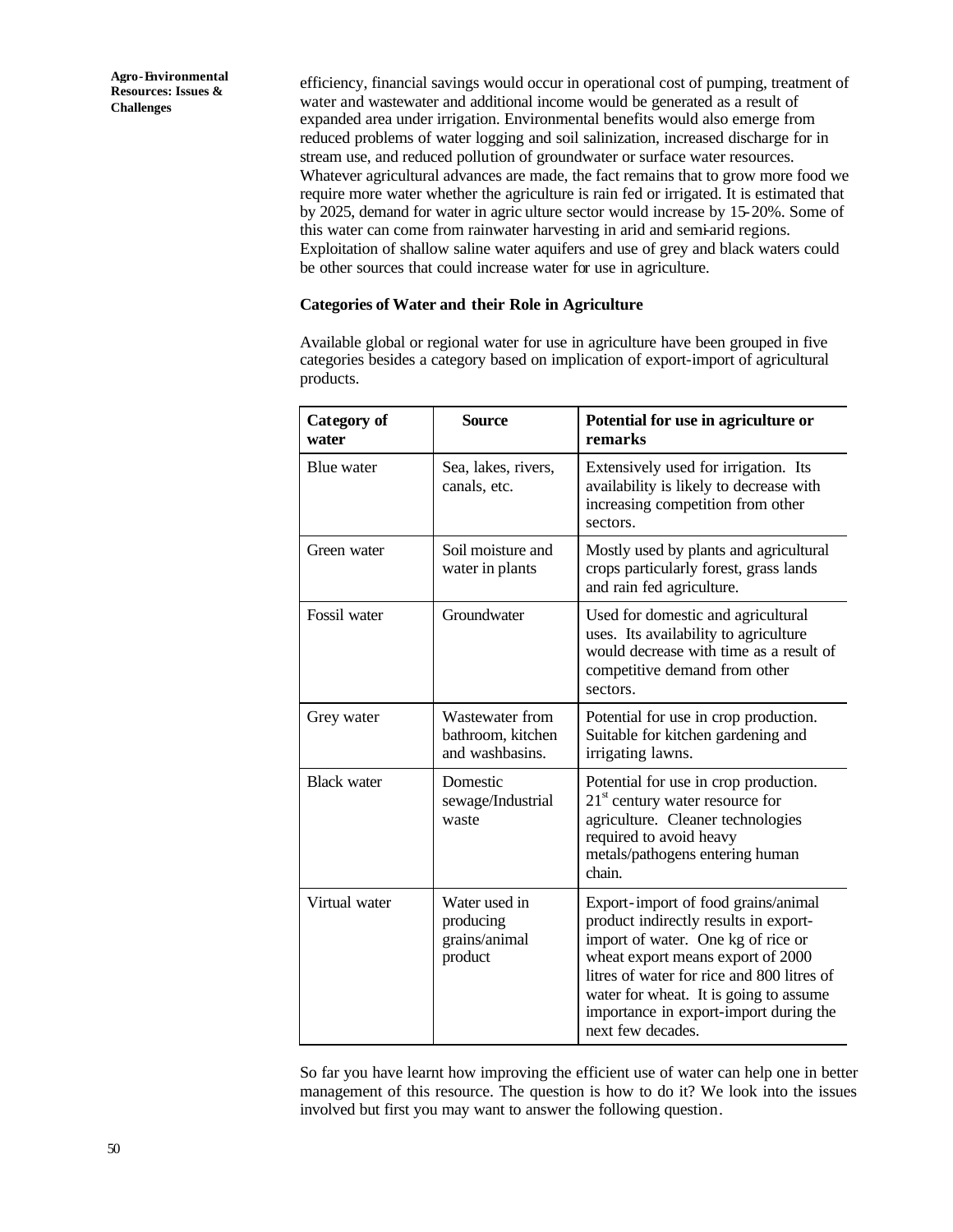# **Water SAQ 2**

What are the major benefits of improving water use efficiency? Give examples of each.

### **Strategies for Increasing Productivity of Water in Agriculture**

A five-pronged strategy is required to meet the increasing demand of water for meeting the food needs of the world.

- Improved agricultural technologies for increasing water productivity: more crop per drop;
- Harnessing new resources of water to augment existing water resources;
- Water conservation;
- Water reuse;
- Improving water institutions and stakeholders participation for improved water governance.

Let us see how these strategies can be used to manage water resources.

#### **Development of Surface Water Resources**

Development of surface water resources like tanks, ponds, wells etc. has been a major thrust area in the past few decades and therefore, huge investments have been made in most countries. It has been estimated that due to extreme variability in precipitation, it may not be possible to store all the water that is available as runoff. this is because assured storage of all the water is not possible and limited storage space is available in hills and plains.

Although great strides have been made in developing the irrigation potential, some issues have cropped up, which require immediate attention.

- The cost of creation of irrigation potential is increasing exponentially.
- The gap between the potential created and potential utilized is huge in all developing countries. For example, it is provisionally assessed at 4.6 million ha in India which means at the present cost of potential creation, more than Rs. 460 billions has been locked.
- In spite of huge investments being pumped in creating irrigation potential, the production and productivity of irrigated lands is abysmally low. An average productivity of 2.5t ha<sup> $-1$ </sup> is considered low by any standards and it seems there are some inherent lacunae in our irrigation planning and providing necessary support and infrastructure.
- As per recent assessment, many million ha of agricultural lands have gone out of cultivation because of the spread of water logging and soil salinization. Apparently, besides loss in production at current prices, it has locked a huge investment (Rs.560 billion in India). It is believed that a large chunk of the area in commands might be experiencing t hese problems to varying degree, affecting production and productivity.

#### **Groundwater Development**

Groundwater resource that can be replenished is mostly derived from precipitation. Of the total rainfall, about half percolates into the ground, out of which only one fourth joins the groundwater. A part of this water regenerates into streams but simultaneously, there is net addition of water through streams and irrigation.

India is home to 18% of the world's human population, and 15% of the animal population, but owns only 3.7% of the world's water resources.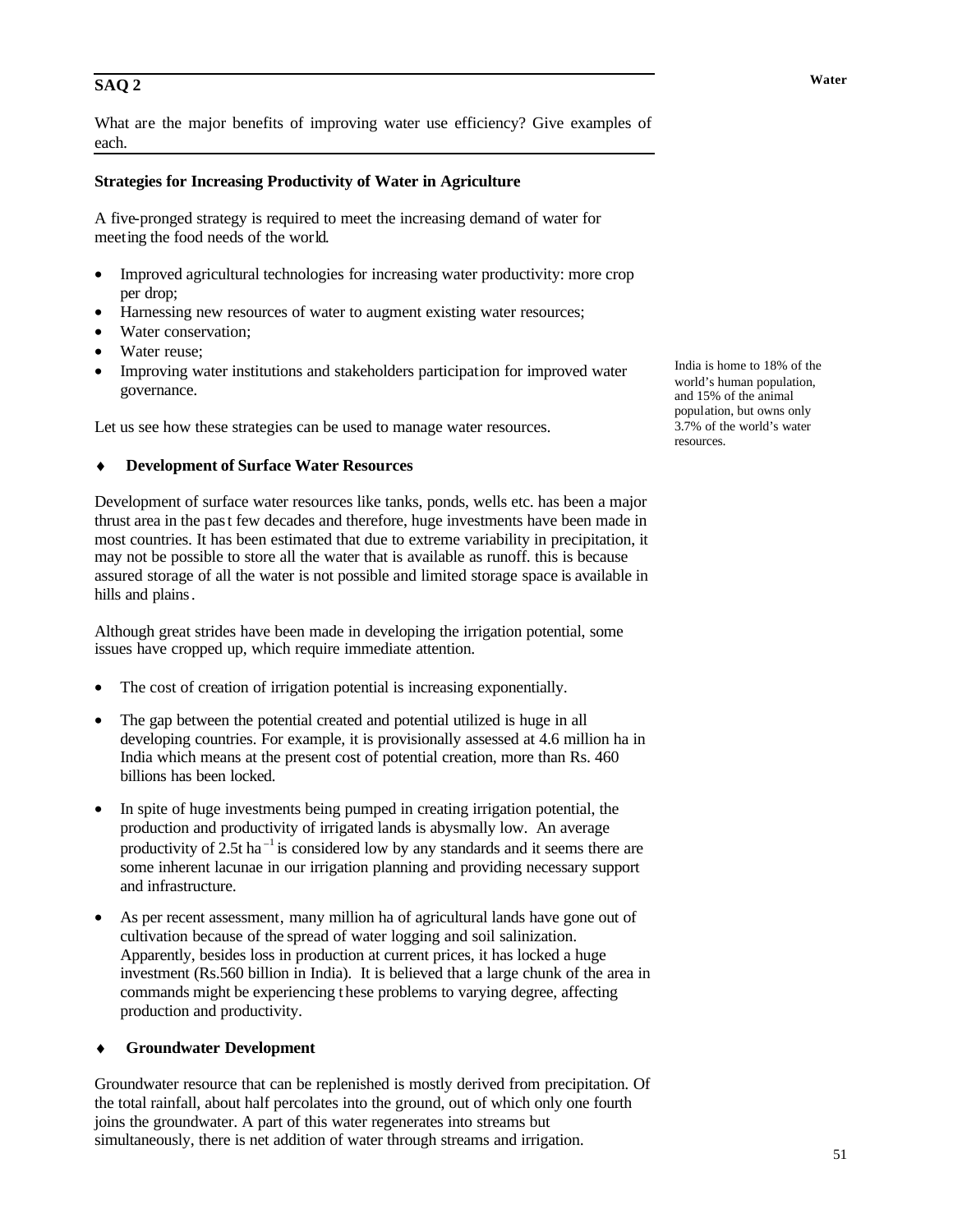A paradoxical situation is developing due to the uneven distribution of groundwater structures. While in many blocks water table is declining, in other areas the water table is rising. Since the rising water table is clearly correlated with saline/sodic groundwater areas, water logging and soil salinization are also developing in these areas. Thus, efforts to tap and use poor quality groundwater for agriculture need to be upgraded.

### **SAQ 3**

Outline the major issues involved in the development of surface and ground water resources.

# **7.4 WATER STRESS CONDITIONS**

Weather plays a positive role in the production of crops. But at times, it also plays havoc and destroys the crops and vegetation. Floods in South Asian regions, which usually follow excessive rains cause misery to human and animal population, affect infrastructure and adversely affect crop production and productivity.

### **7.4.1 Floods**

Floods usually occur whenever the intensity of rainfall exceeds the rate of disposal of runoff in the catchments. They also occur when the river in the downstream cannot accommodate the large volumes of inflow and spills over from the riverbanks or breaches inundating the low-lying areas along the course of stream flow. Flood damage due to overflow is more common along banks of major rivers. Construction of dams provides some respite from floods. Flash floods due to cyclonic storms in coastal districts of these countries are quite common. Flood events coupled with high wind velocity cause enormous losses.

#### **Agricultural Production and Floods**

Floods have both positive and negative effects on agriculture. One of the positive effects is that silt carried by floods gets deposited on agricultural fields. This silt could raise the fertility of agricultural land enhancing future production. On the contrary, partial to complete damage of production could be anticipated during the flood event depending upon the severity of the floods, duration of flood, type of crops grown and the growth stage of the crop at which flood event has occurred. For example, cereal crops and sugarcane crop can tolerate flood events better than pulse crops. Similarly, damage would be more, if flood events occur at germination / seedling stage or reproductive stage than at other stages. Silt deposited on the plant leaves can significantly lower the photosynthetic activity in the plants resulting in lower productivity. Besides in some cases, silt from already eroded lands is brought and it might lower the productivity upon deposition rather than raising it.

Since floods cause severe damage to agricultural crops and human habitations, it is best to devise measures for flood control. We should all know certain basic principles underlying these measures.

#### **Principles of Flood Control**

Several preventive and curative measures have been adopted to minimize flood damage. In any strategy, one or more of the following basic principles are involved.

- Treatment and management of watershed to reduce runoff. Most soil conservation measures help in flow regulation or reduced runoff.
- The retention of part or whole of the runoff. Construction of multi-purpose reservoirs and detention basins fall in this category.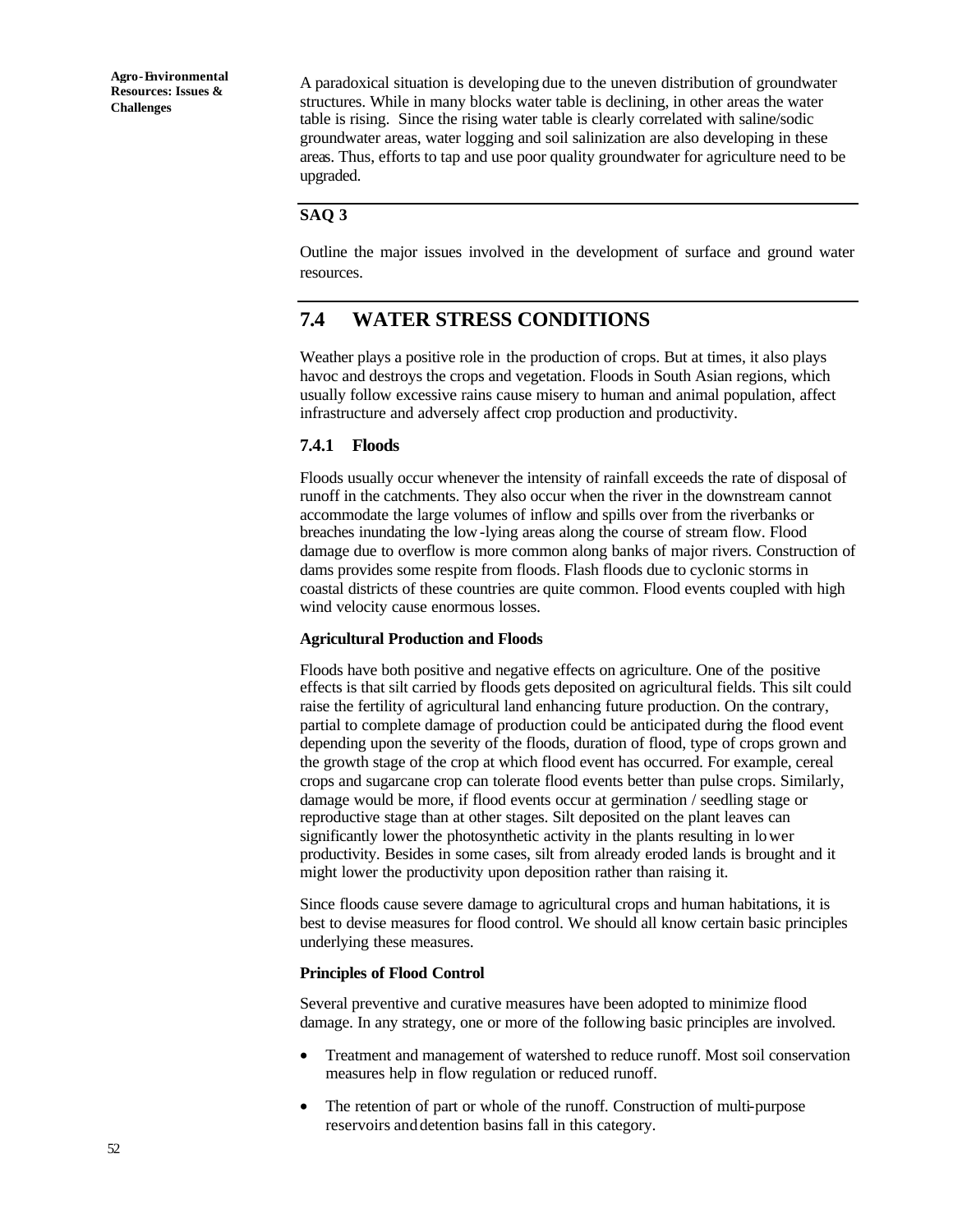- The diversion of a part or whole of the runoff. Flood ways or river diversion **Water** schemes are a part of this strategy.
- The confinement of floods to a certain part of the flood plain. Levelling, bank stabilization, strengthening embankments, construction of embankments around densely populated or highly industrialized urban areas utilize this principle.

### **SAQ 4**

- a) How do floods affect agricultural production?
- b) Explain the basic principles of flood control.

### **7.4.2 Water Logging**

Water logged soils occur in almost all climatic zones particularly in monsoon climatic regions. Due to simplicity, the definition proposed by Clayton has been adopted in many countries, which **defines a land as water logged if the water table is within** + **150 cm of the ground surface**. Apparently it accounts for both the surface and subsurface water logging. Thus, the word water logging is used to designate stress due to water stagnation or the shallow water table since similar conditions could occur as a result of any of the two causative factors. However, to designate the problem of water stagnation on the land surface, besides water logging, surface stagnation and flooding have also been used synonymously. Occurrence of deep submergence depths caused by floods are generally excluded from water logging since the causative factors as well as the solutions to such a problem could be different.

### **Surface Stagnation**

Areas in humid and sub-humid regions, particularly heavy textured soils, are prone to surface stagnation during monsoon season. Besides the degree and duration of water stagnation is increasing even in semi-arid areas due to inadequate provision of drainage in developmental activities, poor maintenance and upkeep of drainage systems, encroachment of wetlands and rising water table in irrigation commands. The problem may or may not be accompanied by shallow water table. Surface drainage alone can help to reclaim these lands.

### **High Water Table**

Problem of rising water table is usually experienced in irrigated lands when surface irrigation is introduced without providing for adequate drainage. In such a situation rise in water table is an inevitable consequence. For example, recent experiences in India reveal that in the Indira Gandhi *Nahar Pariyojana*, the water table has risen at the rate of 1m per annum (Fig.7.3).

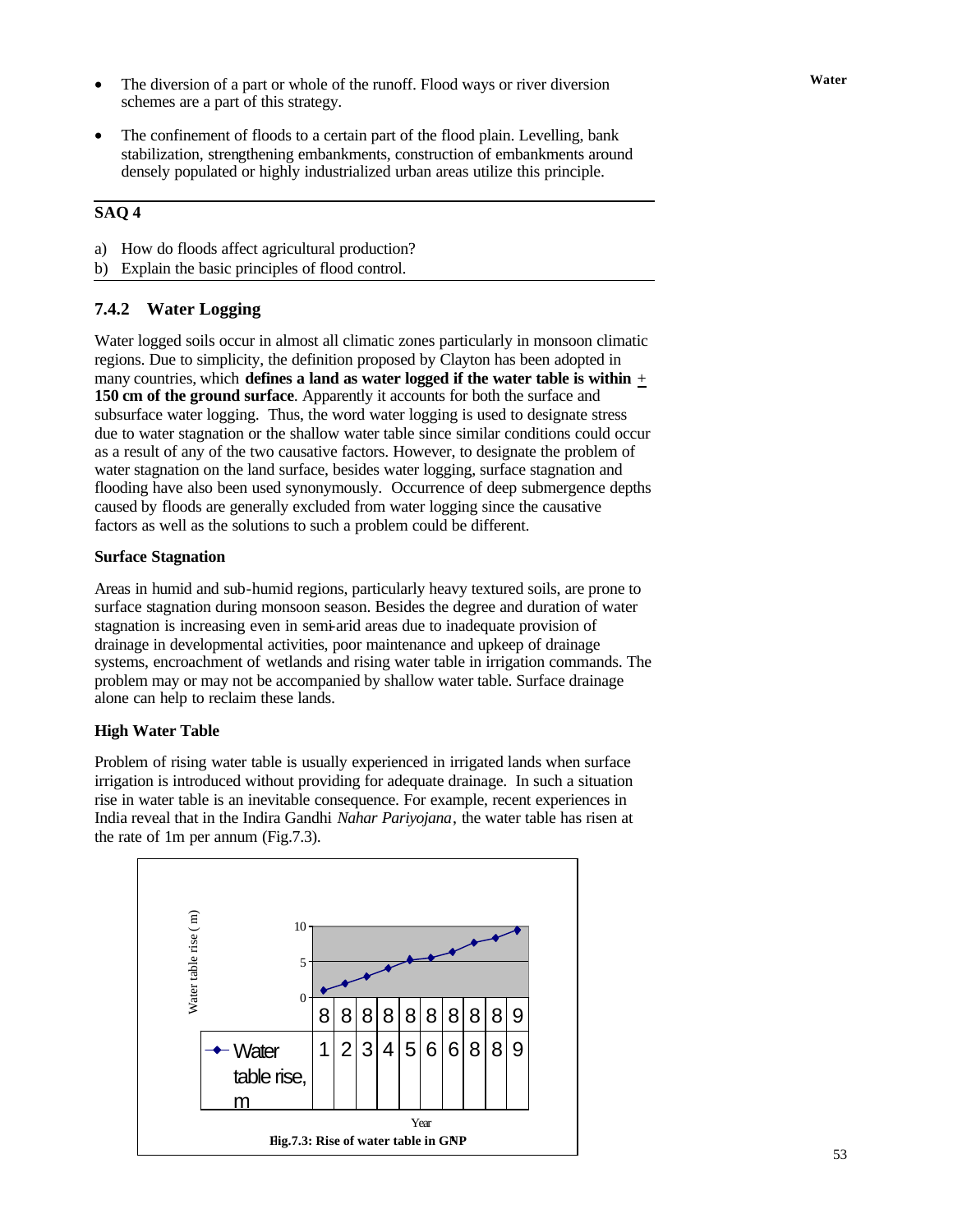As a result, water logging and soil salinity appeared much earlier than anticipated. The problem is generally associated with the problem of surface drainage although shallow water table is more critical to crop damage. As such, investments need to be made both on surface and subsurface drainage. Field investigation would only reveal the most optimal solution to the problem. You may wonder what is involved in such investig ations. Let us find out.

Field measurement/laboratory investigations need to be undertaken to ascertain the kind and degree of the problems.

- Standing water or wet spots in parts of the field where crop stand is poor.
- $\triangleright$  Open wells, gravel pits and deep channels are observed, which show the depth to groundwater. If soil horizons are reached which are wet and contain black or red mottles, one can assume that soils are poorly drained at this level.
- $\triangleright$  Salts present in the form of a white crust on the soil surface also reveal the problem of water logging. Since the problem of water logging could occur even in the absence of such a crust, its absence does not mean that there is no problem of water logging.
- $\triangleright$  A general yellowing of the crop can be noticed in areas affected by water logging, soil sodicity and soil salinity.
- $\triangleright$  Vegetative cover is a good index to depth to water table in many areas. Trees such as willows, cottonwood and poplar often thrive in high water table areas. Reed grass and sedges are also common.
- $\triangleright$  Absence of surface drains or their condition (full of vegetation or plugged up) could also indicate the problem of water logging/ drainage.

#### **Field Measurements to Assess the Problem**

Under field situation, water logging is measured/assessed through physical measurement of the depth to water table using open wells, tube wells or observation wells. Depth to water table in the range of 0-1.5 m would usually indicate the problem of water logging although it would depend upon the soil and crop characteristics. A relatively shallow water table may not be a problem in a coarse textured soil but even a relatively deeper water table could cause problem in a fine textured soil.

Under field situation, Oxygen Diffusion Rate (ODR) is a good measure of the oxygen deficiency. ODR is measured with an oxygen diffusion rate meter. The oxidationreduction potential (redox potential, RP) of the soil is also used as an indicator of the problem of water logging. In practice the RP of the soil is measured with an oxygen meter using an Ag-AgCl reference electrode.

#### **Water Logging and Crop Yield**

Principally, water logging inhibits aeration, resulting in excess of  $CO<sub>2</sub>$  and decline in  $O<sub>2</sub>$  concentration in the root zone. Besides, water logging adversely affects mineral nutrition, causes imbalance in uptake of plant nutrients and aids in several chemical and biological reactions leading to production of toxic ions in the root zone. As a result of one or a combination of these factors, crop yield is adversely affected. The yield is also affected because of inhibited leaching and secondary soil salinization due to shallow water table. Cropping intensity is much less in water logged saline lands compared to non-affected areas. The choice of crops is also limited.

Water logging often leads to delay in sowing of crops because it is difficult to till the land when wet. If heavy machinery is used on wet lands it would adversely affect its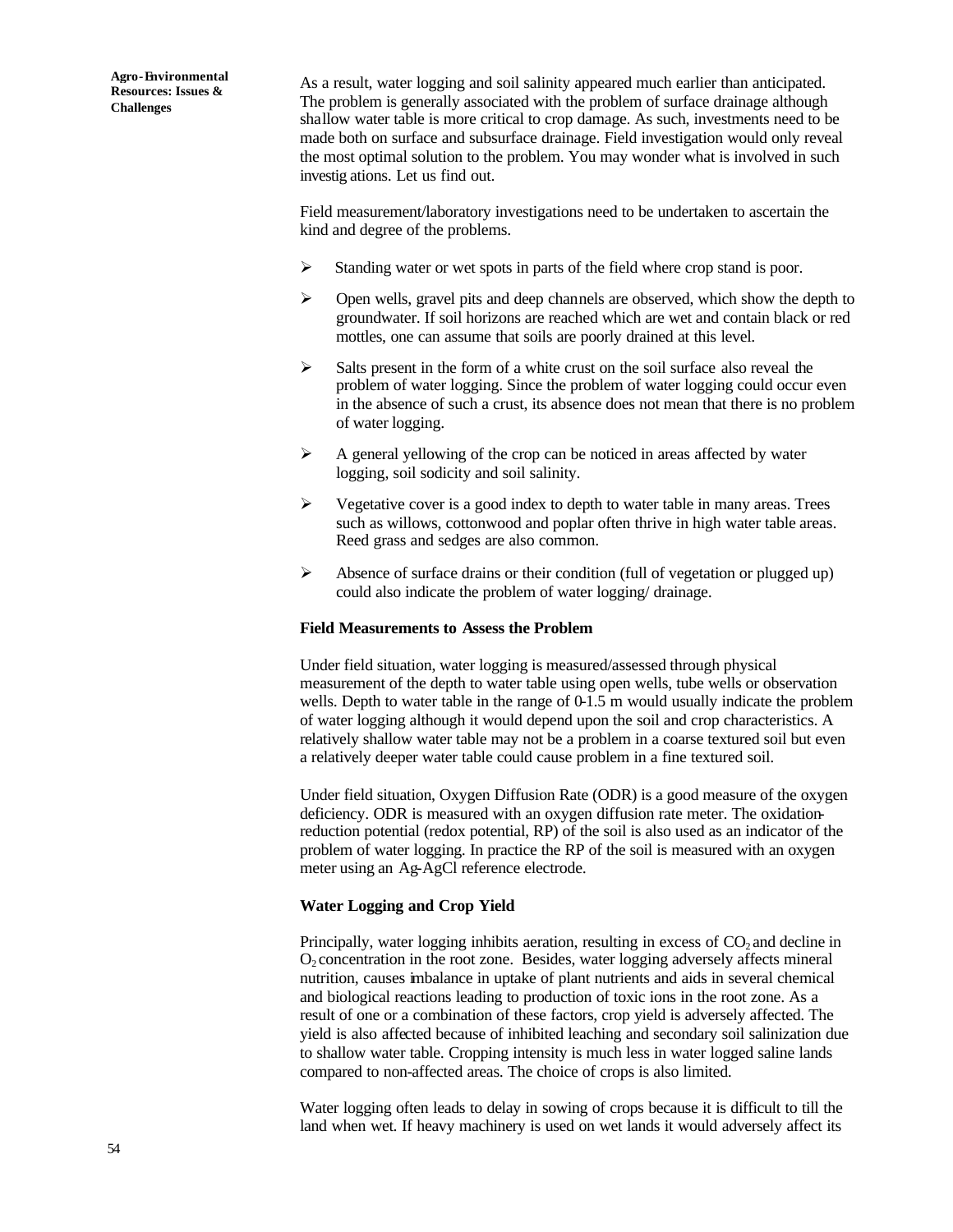**Water** physical properties. Since, each crop has some optimum date of sowing, any delay in sowing would lower the productivity.

Besides what has been stated above, the excess water and the resulting continuously wet root zone can lead to some serious and fatal diseases of the root and stem (Poysa et al. 1987).

### **Water Logging/ Soil Salinity and Socio-economic Implications**

Not only the farming community but also the non-farming communities feel its adverse impact in one-way or the other. In fact, as a result of the twin problems, the whole region is caught in an economic quagmire (Table 7.1).

| <b>Agriculture</b>                    | Landscape and<br><i>infrastructure</i>                   | Socio-economic                                                       |
|---------------------------------------|----------------------------------------------------------|----------------------------------------------------------------------|
| Decline in agricultural<br>production | Damage to infrastructure                                 | Increased socio-economic<br>disparity                                |
| Restriction on crops                  | Landscape degradation                                    | Increased expenditure on<br>health related services                  |
| Decline in product<br>quality         | Decline in eco-system<br>health<br>Damage to soil health | Migration from rural to<br>urban areas<br>Increased gender disparity |

**Table 7.1: Anticipated losses due to water logging**

The obvious question that may have come to your mind is: How do we take care of this problem?

### **Management and Reclamation of Water Logged Lands**

Since water logging is a widespread problem under different agro-climatic conditions, several options have been field tested to minimize its adverse effects. Some of the management options are: land forming (bed plantation, raised and sunken beds), crop selection in favour of tolerant crops (Table 7.2), skipping or delaying irrigation so that crops can draw a part of their water requirement from the shallow water table, applying less water per irrigation, cultural practices such as hoeing and weeding including chemical control of weeds, application of additional doses of nutrients through soil or foliar application and mulching to minimize secondary salinization.

### **Table 7.2: Tolerance levels of crops to high groundwater table (Groundwater at 50 cm)**

| <b>Tolerance level</b>  | <b>Crops</b>                                     |  |
|-------------------------|--------------------------------------------------|--|
| <b>High tolerance</b>   | Sugarcane, potatoes, rice, willow, plum, broad   |  |
|                         | beans strawberries, some grasses                 |  |
| <b>Medium tolerance</b> | Sugar beet, wheat, oats, citrus, bananas, apple, |  |
|                         | barley, peas, cotton pears, blackberries, onion  |  |
| <b>Sensitive</b>        | Maize, tobacco, peaches, cherries, olives, peas, |  |
|                         | beans, date palm                                 |  |

### **Improved Drainage: The Only Way to Ameliorate Water Logging**

Inadequate drainage is the principle cause of the water logging and therefore, solution of the problem is also through improved drainage. Productivity of agricultural lands can only be sustained if drainage improvements are undertaken on cropland currently affected by submergence or high water tables. Farmers who have heavy textured soils, soils with plow layer, which commonly develops in lowland rice-wheat system, alkali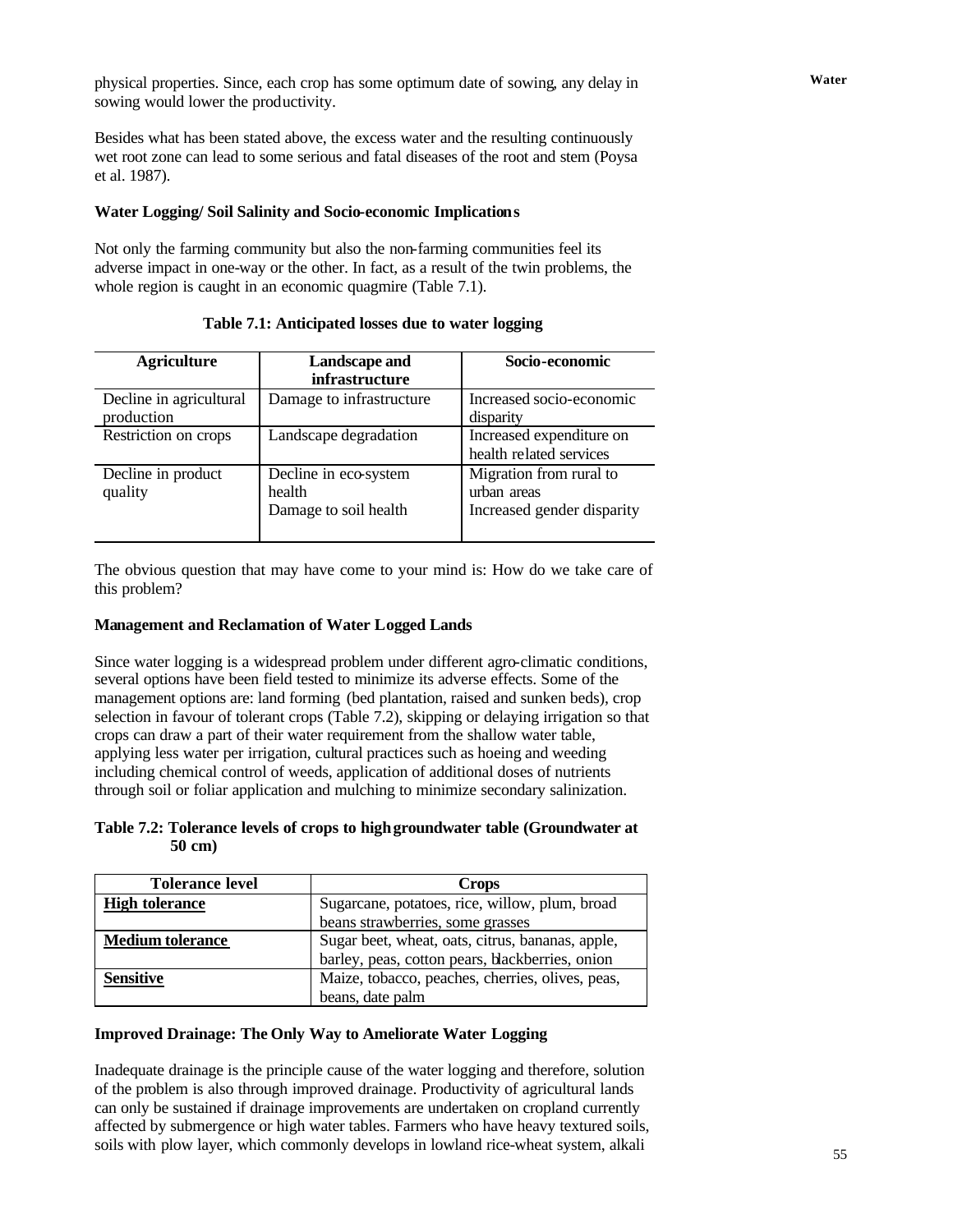lands with poor water absorption characteristics or those who rely mainly on surface irrigation should have adequate surface drainage facilities to remove excess water If the recharge to the groundwater is more than the discharge and natural drainage is unable to take care of this recharge, such a situation calls for providing subsurface drainage. Subsurface drainage may be accomplished either through the construction of open trenches or through buried clay or concrete tiles or perforated pipe. It must, however, be realized that most crops have an optimum depth to water table to get optimum crops.

In the monsoon climatic conditions an integrated drainage system consisting of appropriate capacity surface drains aided by appropriately spaced subsurface drainage or vertical drainage could reclaim the affected lands in the shortest possible time. Such a set-up would allow cultivation of lands in the first year itself while the full potential of yields could be realized in 2-3 years.

#### **Surface Drainage**

It is defined as the process of removal of water from the land surface by means of surface flow. The amount of water to be removed is expressed in units of mm day<sup>-1</sup>. The system that is designed to improve surface drainage of an area is known as surface drainage system.

In order to provide relief against recurring floods and to save the crops from damage, surface drains have been implemented at regional scale in many regions. But because of the underlying principle that collectors and main drains are provided by the state while field drains are to be constructed by the farmers, drainage systems have worked well only as flood control measure. The crops continue to suffer adversely because of lack of field drains, which are rarely constructed by the farmers. Improved surface drainage alone could help to increase the yield by 10-25% or even more in some cases.

#### **Subsurface Drainage**

Surface drainage can only remove surface stagnation of water; as such it would prevent/delay the rise in the water table. To control the water table in areas where water table is already in the root zone, some kind of subsurface drainage is very essential. Removal of excess groundwater to control the groundwater table is known as subsurface drainage. A system that is designed to control the water table is known as subsurface drainage system. Subsurface drainage can be accomplished through several ways. Most promising are:

**Horizontal subsurface drainage or pipe drainage:** Drainage is accomplished by laying pipes with holes, which collect and convey the excess water to collector and main drains. Some of the standard layouts to construct effective drainage system are shown in Fig. 7.4. Horizontal pipe drainage is an effective intervention to control water table, improve aeration and help to leach down the excessive salts from the root zone.

**Vertical Drainage:** Tube well or wells act as drainage structure in this kind of drainage system. Encouraging farming community to install tube wells for irrigation, which also act as vertical drainage systems, seems to have worked well under the Indian conditions.

**Bio-drainage:** Plants like Eucalyptus that consume water luxuriously are grown to lower the water table. This system of drainage can be successfully adopted in preventing the rise in water table.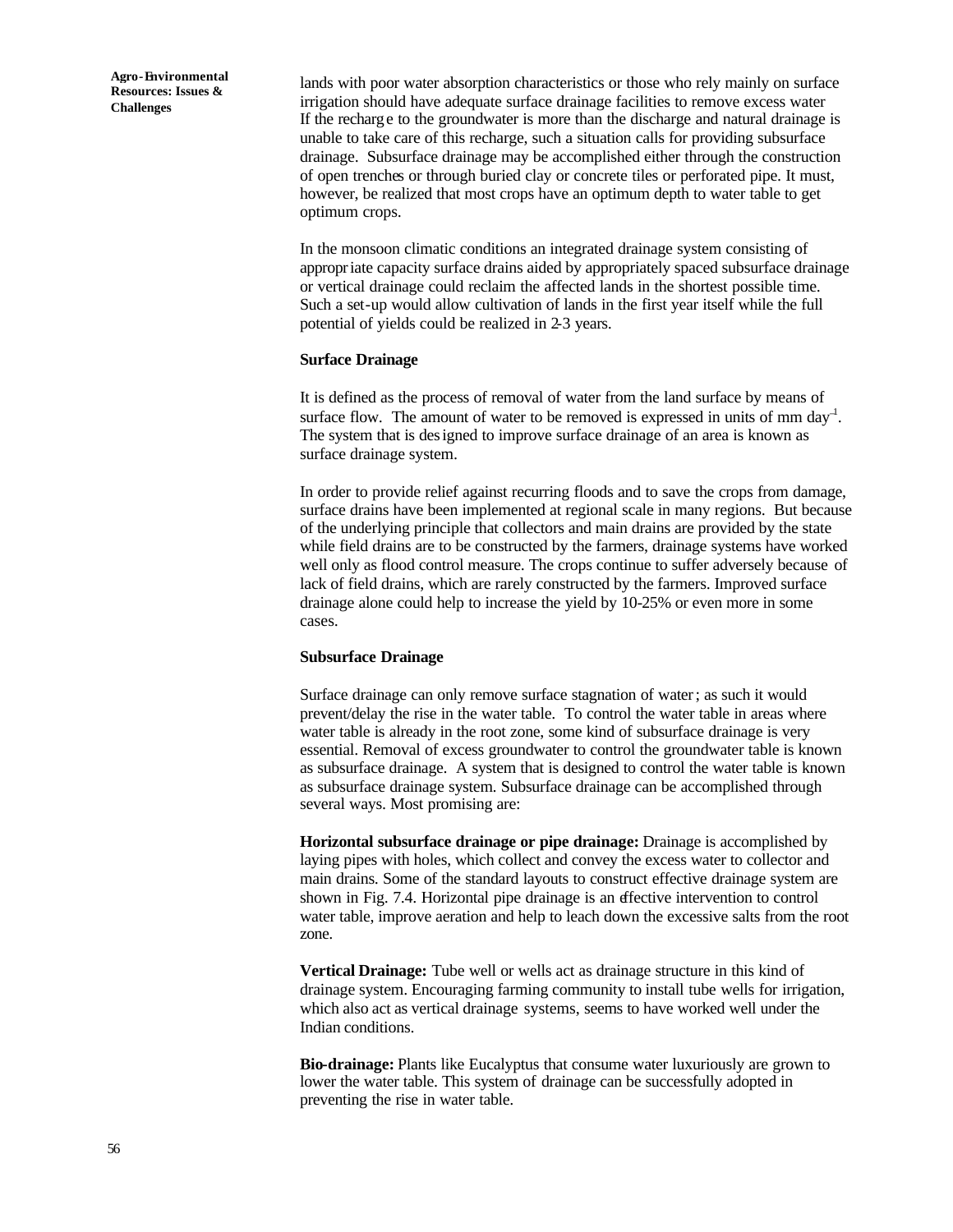

# **SAQ 5**

- a) How has water logging been defined? Why is Clayton definition commonly adopted to classify water logged lands?
- b) List the causes of yield decline in water logged lands.

Along with floods, droughts occur frequently in some parts of South Asian Countries. Therefore, we now discuss its implications for agriculture.

## **7.4.3 Drought and Agriculture**

Many attempts have been made to define drought in terms of precipitation or in terms of deficiency of water to crops. Depending upon the time of occurrence of drought, drought has been categorized into three categories as follows:

• Early-season drought resulting from delayed start of the rainy season or prolonged dry spell after early or normal start;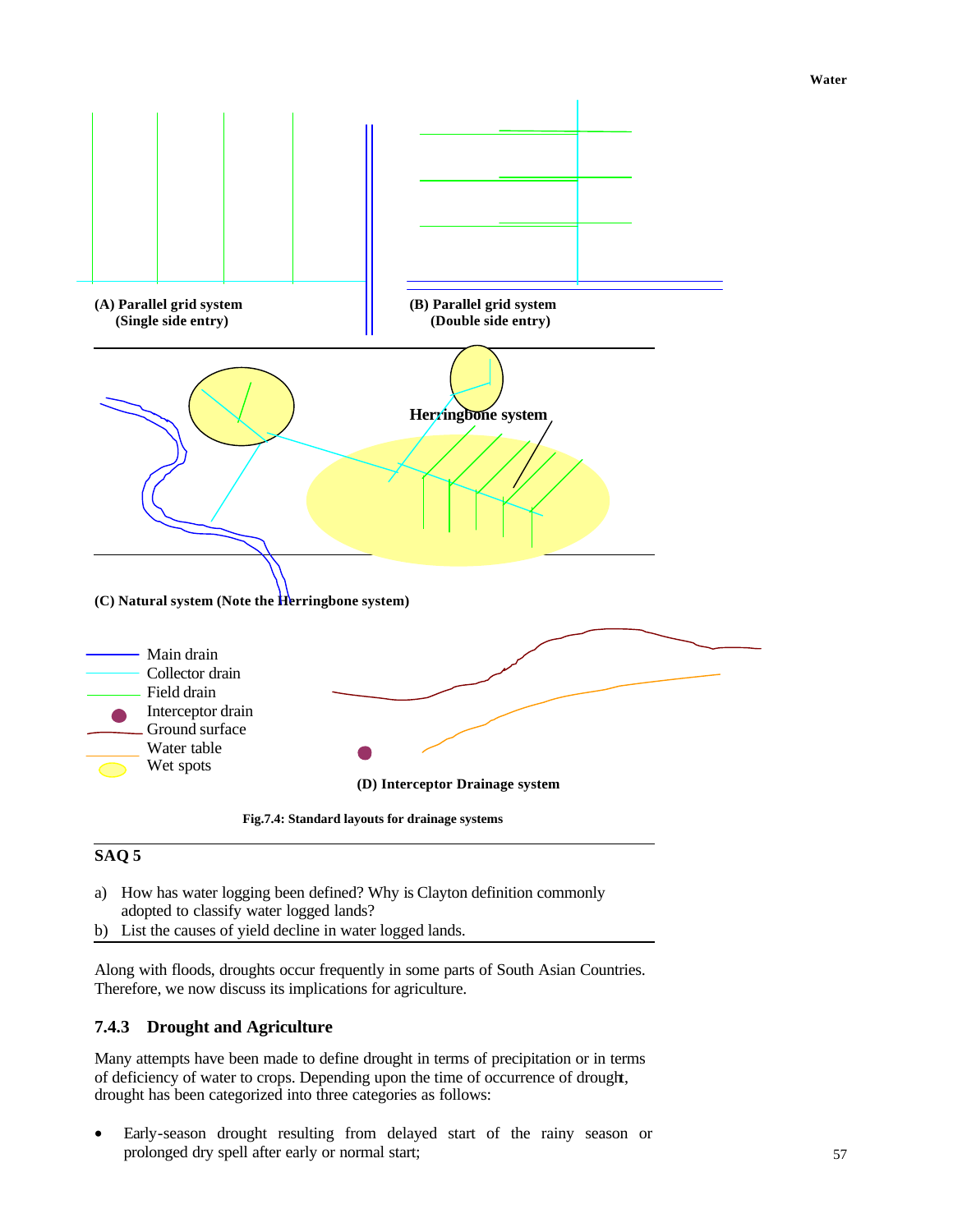- Mid-season drought; and
- Terminal drought due to early cessation of the rainy season.

From a purely agricultural point of view, climate alone cannot define drought since soil properties and crop/ soil management practices also influence plant survival. From this point of view, a drought is defined as a period in which lack of water reduces growth and final yield of crops in a region. Crops have the capacity to use soil water initially stored in the root zone. The soil water in the matric potential range of – 0.3 bar to  $-15.0$  bar  $(-30 \text{ kPa})$  to  $-1500 \text{ kPa}$  is available to the plants. This range is between the field capacity and the permanent wilting point. If this water is enough to meet the water requirement of the plant for the drought period, crops can survive the drought. Drought tolerant plants however can use soil water below –15.0 bar. Since the matric potential at this limit decreases rapidly in most soils, it is expected that very little water would be available for agricultural crops beyond permanent wilting point. In that case plants lose vigour, get wilted and meet a premature death.

A plant's ability to survive dry conditions depends, besides the severity of drought, on the plant's characteristics. On the basis of these characteristics plants have been divided into three groups namely:

**Drought escapers**: These are plants with a short growing period. These plants escape drought by germinating, growing and producing in a very brief life span. These plants can mature if there is enough moisture to germinate the seed. Most desert ephemerals are included in this category.

**Drought evaders**: These plants have intensive deep root system as well as systems to restrict water loss by reducing evapo-transpiration. They also adjust to drought conditions by reducing leaf area or closing leaf stomata.

**Drought endurers**: These plants endure the drought by means of storing water in some organs (cacti) or by shedding leaves and becoming dormant such as mesquite.

From the agricultural point of view, most crops must come from drought evading group. Since drought is not a regular phenomenon, farmers usually opt for high yielding crops and varieties rather than going for drought resistance characteristics, which might yield less.

### **SAQ 6**

List the three categories of drought. Categorize the kind of plants based on their characteristics to tolerate drought.

Having developed a scientific understanding of drought, you may like to learn about the strategies to tackle drought.

#### **Strategies to Mitigate Drought Conditions**

A three-pronged strategy could be adopted to mitigate the adverse effects of drought on plants.

 $\div$  Efficient conservation of rainwater through comprehensive land management techniques such as by adopting mechanical and vegetative structures, tillage practices and creation of water resources through rainwater harvesting and storage. Inter-plot water harvesting, construction of dead furrows, sowing across the slope and ridging, contour farming, graded border strips and raised bed and sunken systems are some of the successful strategies adopted for rain water conservation under various rainfall patterns and soil types. For rainwater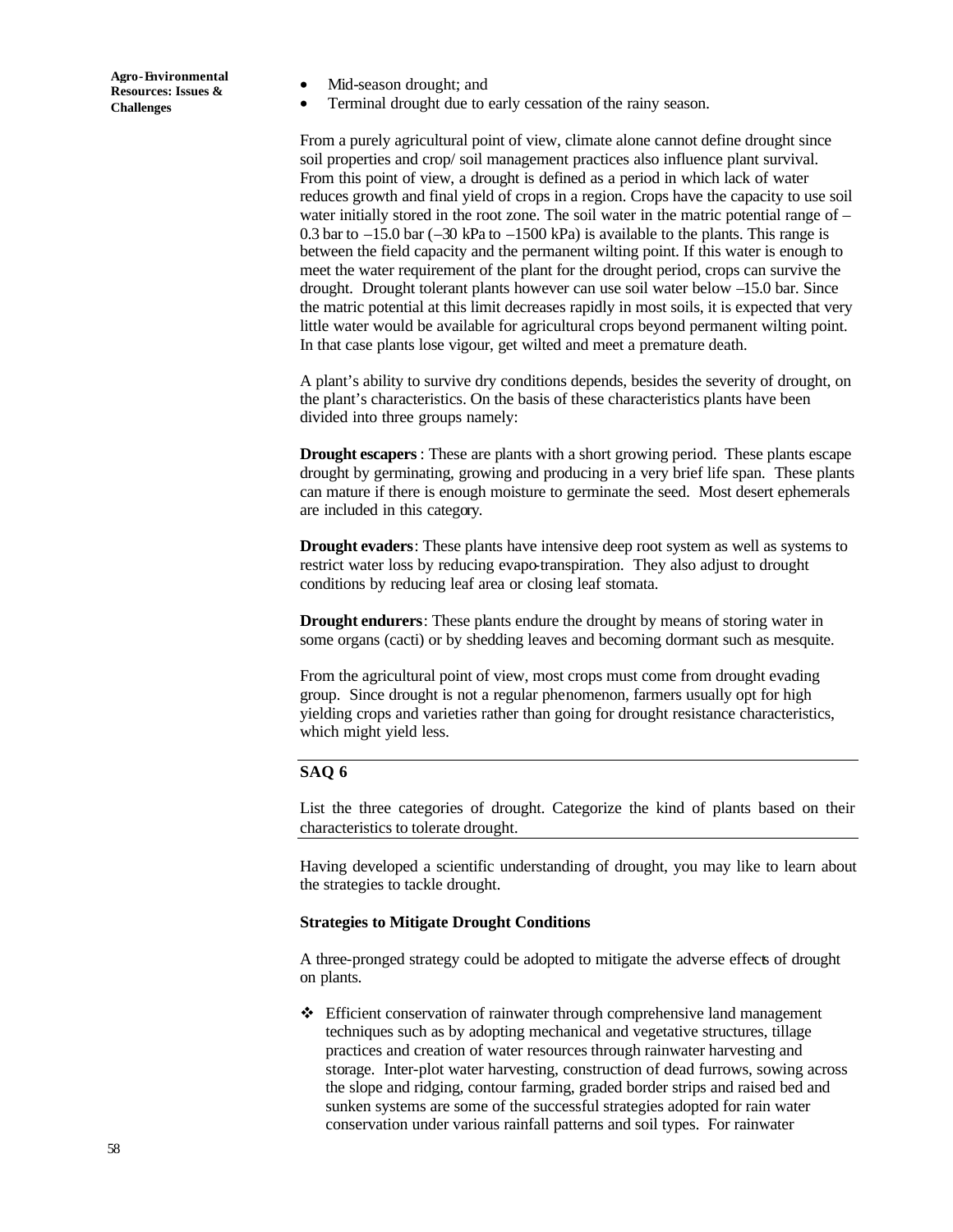**Water** harvesting, check dams and farm ponds could be constructed to meet the crop requirement at the most critical periods.

- v Adoption of improved crop management technologies could be useful depending upon site specific situations. These include off-season tillage, timely planting of crops, use of improved crop varieties, intercropping, double cropping, weed control to minimize competition for water and nutrients, contingent crop planning with varieties suitable for late sowing, mulching, timely and adequate nutrient application, deep seeding and spray of urea.
- $\cdot \cdot$  The third strategy is to develop alternate land use system for maximizing productivity of food, fibre, fodder and fuel. The planning should be based on land capability classes. Some of the promising land uses are: Agri-silviculture for soils in land capability class IV with annual rainfall up to 750 mm, silvipasture involving a tree component with perennial grass or legume species for land capability class V and higher, agri-horticulture in land capability class II to IV receiving average annual rainfall more than 750 mm.

We now discuss the issue of water quality that is equally important in the management of water resources.

# **7.5 WATER QUALITY**

Pure water rarely occurs in nature. By the time a raindrop reaches the surface of earth, different kinds of gases and suspended materials of the atmosphere mix with it. Water being a universal solvent, many kinds of salts gets dissolved in it as it moves over the land surface or gets percolated into the ground. The kind of salts present in the water to a great extent would depend upon the parent materials of the soil encountered throughout its course. Chemical and biological pollution through point and non-point sources also determines the quality of water.

Quality of water has different meaning for different people. The quality standard for drinking purposes would be entirely different than quality standards for other domestic uses. Industrial quality standard for different kinds of industry would vary. Within agricultural sector, the water quality standard for aquaculture would be different than for crop production or for animal husbandry. Apparently, the quality of water must be evaluated on the basis of its suitability for the intended use.

### **Water Quality Evaluation for Agriculture**

Physical, chemical and biological measurements provide valuable tools to assess water quality problems. From the agricultural point of view, a series of **water quality parameters are important** to evaluate water quality. These include silt content, turbidity, dissolved oxygen, total dissolved solids, pH, faecal coliform, faecal enterococci, toxics, micro-invertebrates and biochemical oxygen demand.

### **7.5.1 Water Quality for Crop Production**

To classify water with respect to their suitability for irrigation, four parameters are in vogue.

- Total salt concentration given by its Electrical Conductivity (EC);
- Relative proportion of sodium to other cations given by Sodium Adsorption Ratio (SAR) of the water;
- Residual Sodium Carbonate (RSC); and
- Toxicity.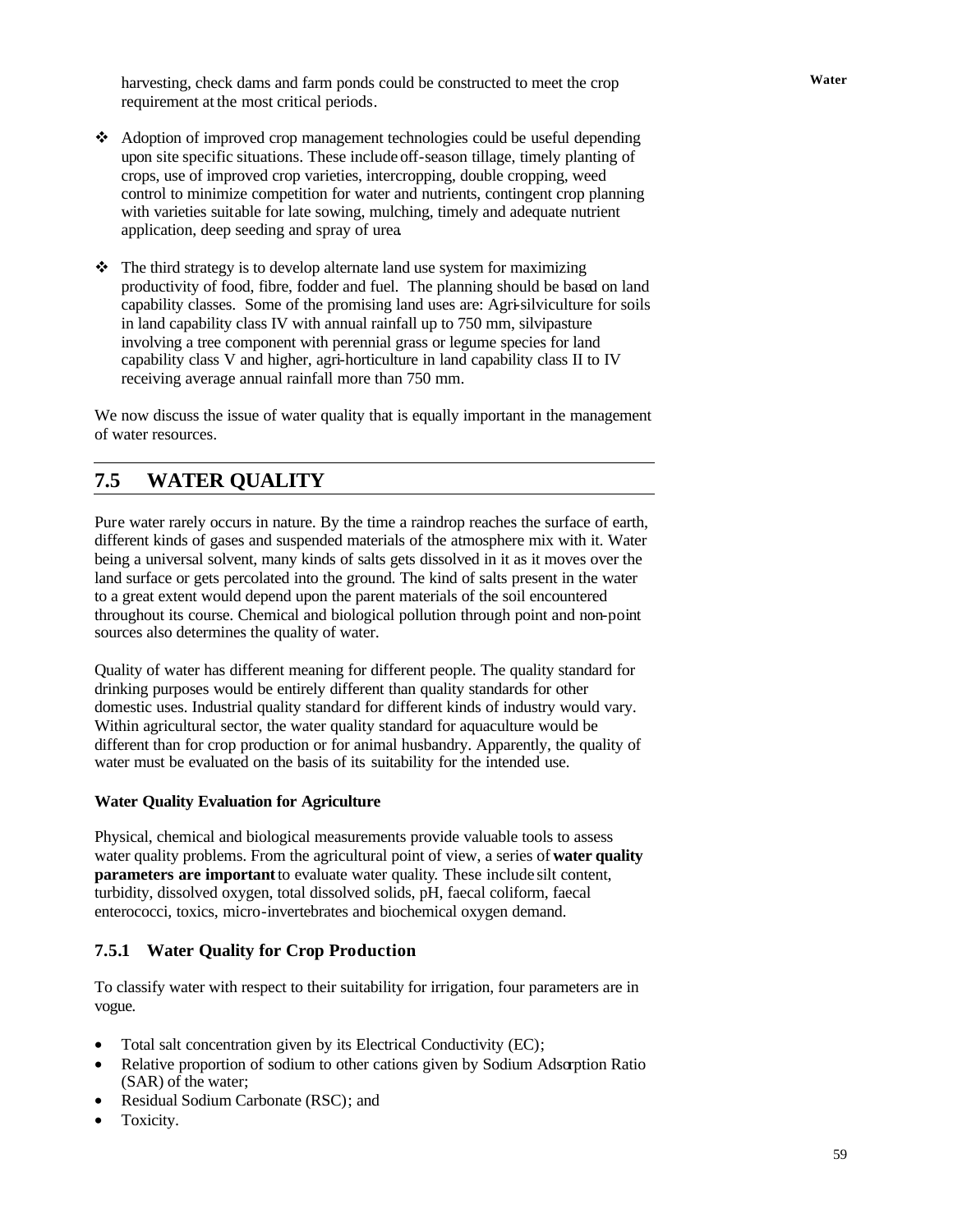**Electrical conductivity** refers to the reciprocal of the electrical resistivity. Resistance of a metallic or electrolytic conductor, which has a cross-sectional area of 1 cm<sup>2</sup>, is expressed in Ohms. Electrical conductivity being reciprocal of resistance is expressed in mhos per centimetre. For convenience, small units such as millimhos cm<sup>-1</sup> or micromhos cm<sup>-1</sup> are used to designate EC of water. Currently EC is expressed in  $dSm^{-1}$ , which is equivalent to 1 millimho cm<sup>-1</sup>.

The **pH** of water is a measure of the degree of its acidity or alkalinity. Waters having pH less than 7 are acidic while with pH above 7.0 are alkali in nature. However, such waters may not be confused with alkali waters having  $RSC > 2.5$ . As such pH has a limited role in determining the water quality. A pH range of 6.5-8.4 is considered good for growing most crops.

**Sodium Adsorption Ratio** is the relative concentration of mono-valent cation sodium over the divalent cations calcium and magnesium. It is given by the relation:

$$
SAR = \frac{Na^{+}}{[(Ca^{++} + Mg^{++})/2]^{1/2}}
$$

Here concentration of cations is expressed in meq  $L^{-1}$ .

**Residual sodium carbonate** is defined as the excess of carbonates and bicar bonates over calcium and magnesium as per the following relations:

$$
RSC = (HCO3- + CO32-) – (Ca2+ + Mg2+), expressed in meq L-1.
$$

Since high RSC of water is a cause of the build-up of alkalinity in the soil, these waters are designated as alkali waters. These have RSC > 2.5 and may or may not have high SAR.

On the basis of these 3 parameters, the quality of water has been grouped into 3 main classes: **good**, **saline** and **sodic**. Saline and sodic classes have further been categorized into 3 groups each (Table 7.4) with increasing problems in their use for crop production.

| <b>Water quality</b>        | $EC_{iw}(dS \; m^{-1})$ | $SAR_{iw}$ (mmol $l^{-1}$ ) <sup>1/2</sup> | RSC (meq $l^{-1}$ ) |
|-----------------------------|-------------------------|--------------------------------------------|---------------------|
| A. Good                     | $\lt 2$                 | < 10                                       | < 2.5               |
| <b>B.</b> Saline            |                         |                                            |                     |
| <i>i.</i> Marginally saline | $2 - 4$                 | < 10                                       | < 2.5               |
| ii.<br>Saline               | >4                      | < 10                                       | < 2.5               |
| iii. High-SAR saline        | >4                      | >10                                        | < 2.5               |
| C. Alkali waters            |                         |                                            |                     |
| <i>i.</i> Marginally alkali | < 4                     | < 10                                       | $2.5 - 4.0$         |
| ii.<br>Alkali               | < 4                     | < 10                                       | > 4.0               |
| iii. High-SAR alkali        | variable                | >10                                        | > 4.0               |

**Table 7.4: Grouping of poor quality water**

### **SAQ 7**

Explain the terms Electrical Conductivity (EC), Sodium Adsorption Ration (SAR), and Residual Sodium Carbonate (RSC).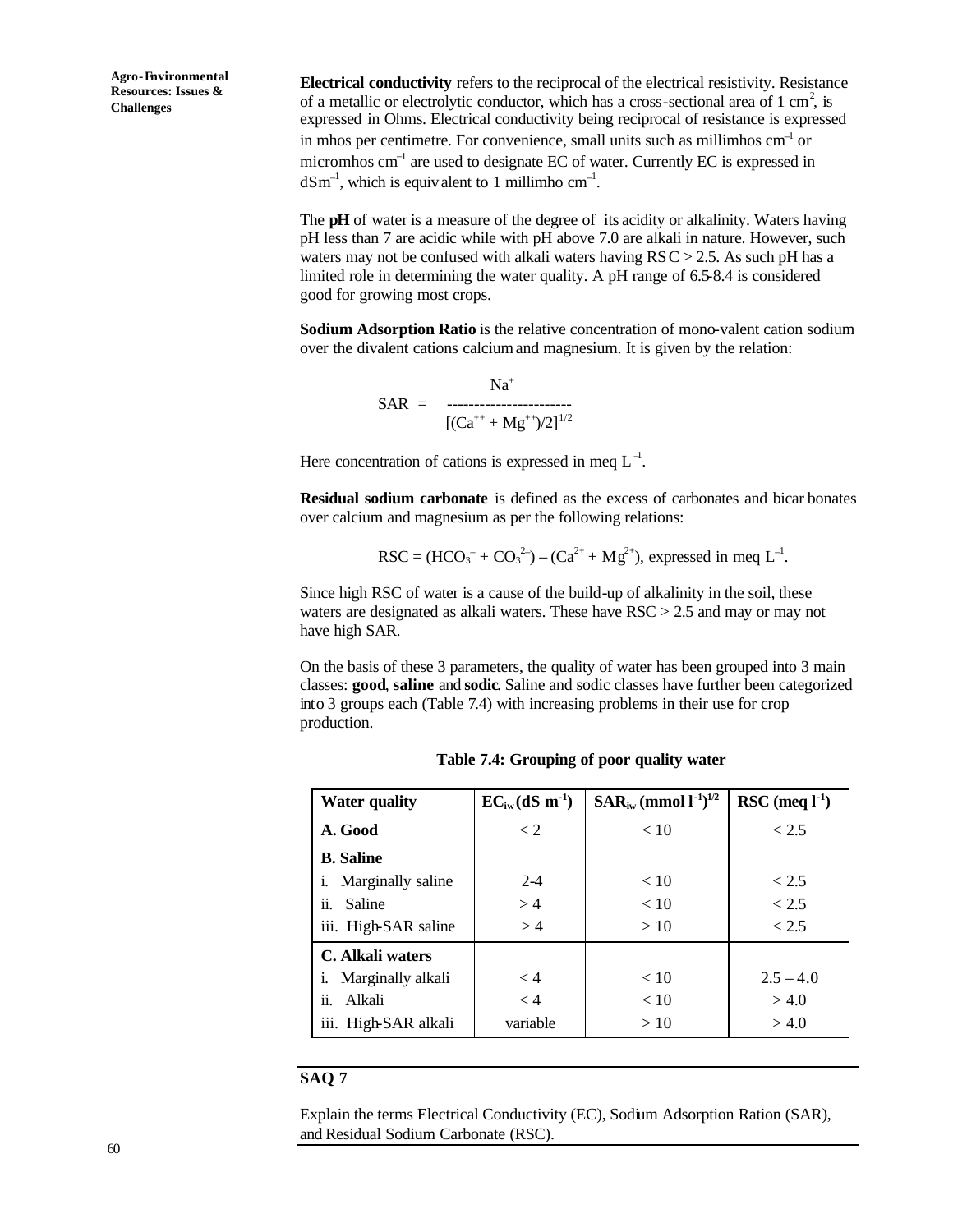## **Harmful Effects of Saline Water** *Water*

Saline water per se is not harmful to the plants. The harmful effects of saline water irrigation are mainly associated with accumulation of salts in the soil profile and are manifested through non-availability of water to plants due to increased osmotic potential, poor and delayed germination and slow growth rate. Excessive salts in root zone can induce early wilting and the effects are almost similar to those of drought. Some of the visual symptoms are that the plants look stunted; leaves are smaller but thicker and often have dark green colour as compared to plants growing in a salt free soil irrigated with good quality water.

### **Harmful Effects of Sodic Water**

Sodic water, on the other hand, adversely affects soil physical properties. The increased exchangeable sodium percentages (ESP) resulting from their long-term use leads to breakdown of soil structure due to swelling and dispersion of clay particles. Fine textured soils remain dispersed and puddled when wet and hard when dry. These soils do not easily attain proper soil moisture conditions for cultivation. A thin crust is often formed at the soil surface, which acts as a barrier to water penetration and seedling emergence. Increase in soil pH reduces the availability of a number of plant nutrients like nitrogen, zinc, iron, etc. It also results in decreased availability of calcium and magnesium and toxicity of sodium. In most cases, the yield of crops is adversely affected by a combination of these factors.

### **Use of Saline/Sodic Water for Crop Production**

For effective and productive use of saline/sodic waters, we need to know about the quality of water, suitable crops, mineral composition of soil, soil texture, climatic conditions and the management options that can be easily adopted. Selection of a salt tolerant crop is paramount to the use of saline/ sodic waters (see Unit 6). Some feasible strategies for its use for crop production are:

- Direct application;
- Conjunctive use.

In conjunctive use, any of the following two strategies can be used:

- Blending of saline/alkali waters with canal water
- − Cyclic or rotational use of saline/fresh waters

### **Direct Application**

Crop tolerance to salinity varies a great deal amongst the crop plants and to a lesser extent amongst their genotypes. These inter and intra-genic variations in salt tolerance of plants can be exploited to select crops/cultivars that produce satisfactorily under a given root zone salinity. In general, the oilseed crops requiring less water can tolerate waters of relatively higher salinity, whereas most of the pulses are sensitive. Vegetable crops are the most sensitive. Tolerance limits also vary with soil type. Comparatively speaking, high salinity waters can be used in coarser soils than heavy texture soils. Thus, depending upon the soil type a crop can be selected that can withstand the salinity of water.

Since improved irrigation practices can help to use relatively high salinity water than can be applied with surface irrigation techniques, sometime a switchover from surface irrigation to sprinkler or drip irrigation can help in directly using saline water to produce many crops of interest.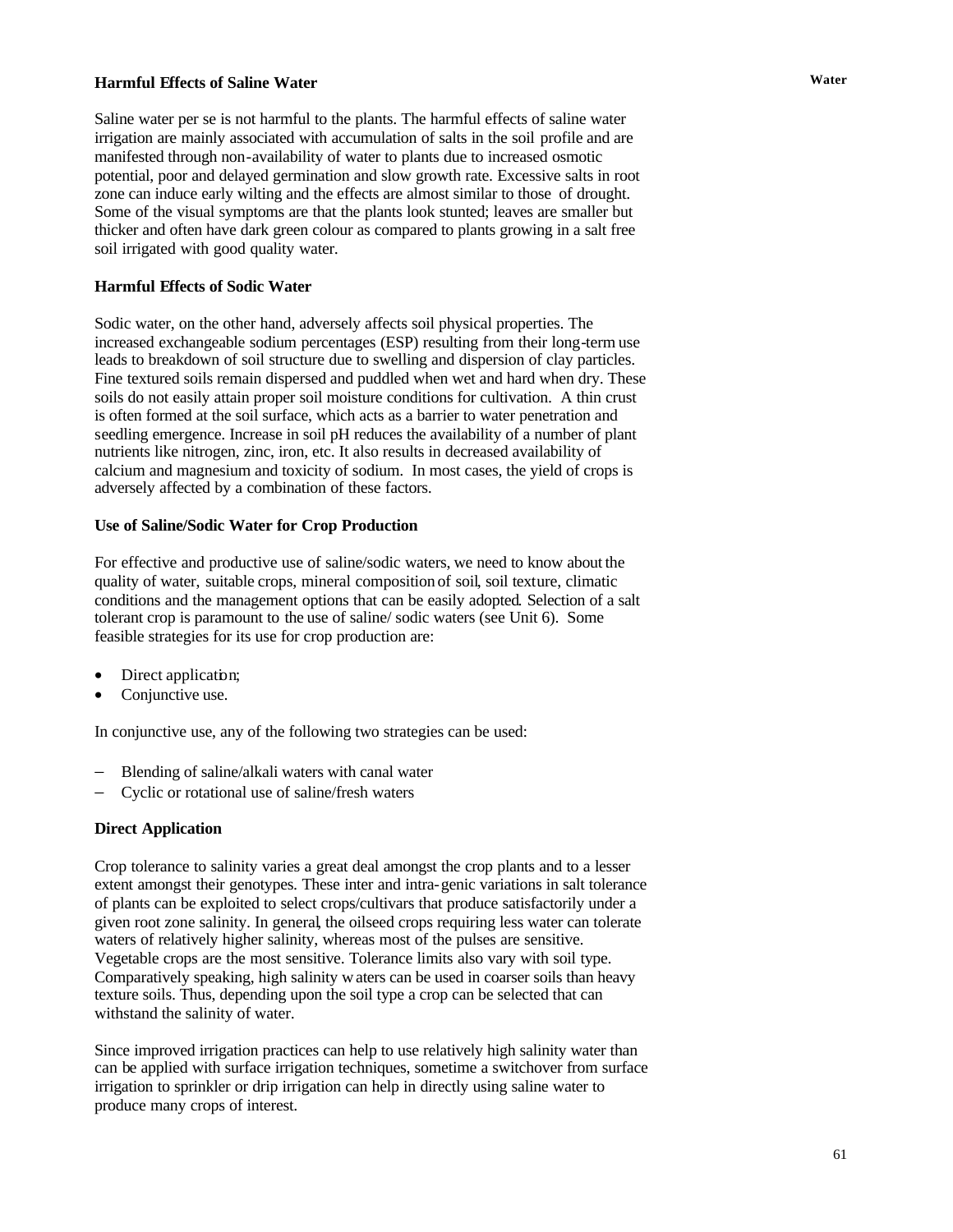#### **Conjunctive Use of Fresh and Saline/Sodic Waters**

Highly saline/sodic waters cannot be used for crop production directly; such waters can be used in conjunction with fresh canal water. The successful strategies for the use of poor quality saline/sodic waters are through mixing or blending and cyclic use.

Salin e waters of high salinity cannot be used directly for crop production since salinity build-up in the root zone would be quite fast and detrimental to crops. These waters can be used in conjunctive mode. Blending involves mixing two waters of different qualities to obtain water that is suitable for crop production. The salinity/sodicity of the water after mixing should be within the permissible limit, based on soil type, crop to be grown and climate of the area.

The cyclic use, also known as sequential application or rotational mode, facilitates effective conjunctive use of fresh and saline/sodic waters. In this strategy, canal water is replaced with saline/sodic water in a pre-decided sequence/cycle. A major advantage of the cyclic strategy is that steady state salinity conditions in the soil profile are never reached. It is due to the fact that the quality of irrigation water changes over time.

**Sequential application**: In this technique, canal and saline/sodic waters are applied in a pre-decided sequence. For example, alternate irrigation with canal and saline/sodic water could be one sequence.

### **7.5.2 Management Practices**

Several cultural practices and management options can help to improve the crop productivity when saline/sodic waters are used for crop production. Apparently, these management practices aim at preventing the build-up of soil salinity/ sodicity and toxic ions in the root zone. These practices also control the salt balance in soil-water system as well as minimize the damaging effects of salinity on crop growth.

**Pre-sowing Irrigation:** From the point of view of salt tolerance, in most crops, the period of germination and seedling emergence is the most critical stage. Failure of the crop at this stage scales up to poor crop stand. As a result, one ends up with considerable decrease in yield.

**Seed Rate:** To ensure adequate plant population to compensate for mortality or poor tillering, seed rate, which is around 25% more than the seed rate recommended for cultivation of crops with normal waters, is recommended.

**Nutrient Management:** When saline/sodic waters are used for irrigation, balanced use of essential nutrients is very important to achieve optimum productivity. While it would be appropriate to apply nutrients as per regional recommendations for normal soils/waters or on soil test basis some additional points should be considered.

- Application of 25 per cent extra nitrogen is needed as compared to the normal conditions.
- Soils irrigated with chloride rich waters (saline) respond to higher dose of phosphorus, because chloride ions depress the availability of soil phosphorus to plants. The phosphorus requirement of crops is, therefore, enhanced to nearly 50 per cent more phosphorus than the recommended dose under normal conditions.
- In the case of saline water, the recommended doses of potassium and zinc based on soil tests values should be applied. However, for sodic waters Zinc sulphate @ 25 kg ha<sup>−</sup><sup>1</sup> should be added to supply additional zinc, particularly to the *rabi* crop.
- For high yields, organic materials such as green manures/ FYM should be used. They do not only supply nutrients to the plants, but also play an important role in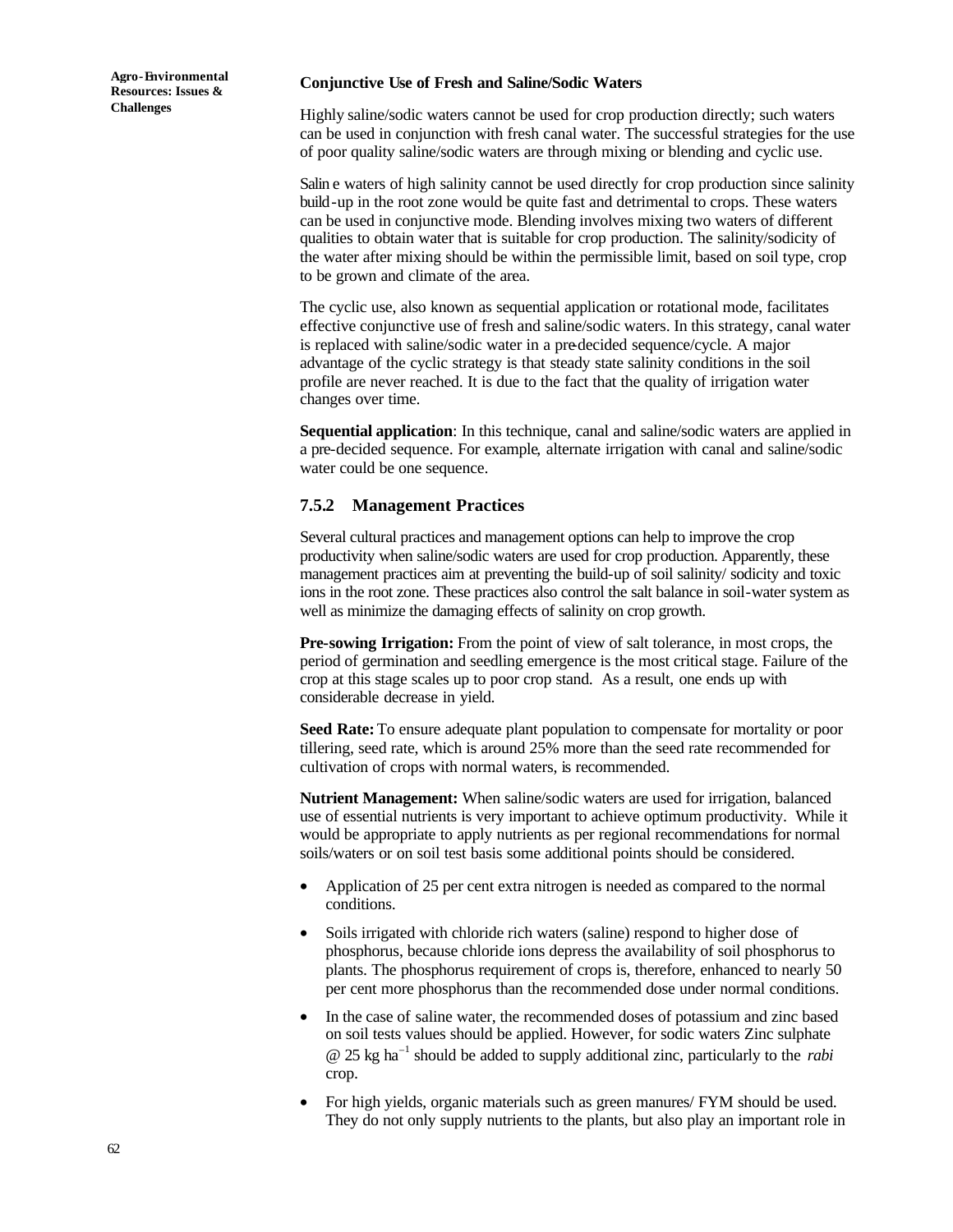**Water** improving soil physical properties. As such, their application enhances leaching of salts accumulated in the root zone.

**Irrigation Practices:** Low depth high frequency irrigations are the preferred mode of irrigation with saline water. Since improved irrigation techniques allow easy application of water in this manner, switch over from surface to sprinkler or drip irrigation is recommended.

### **Application of Gypsum**

The sodicity hazard of the sodic irrigation waters on the soil can be mitigated by neutralization of the RSC of irrigation water with gypsum. If the RSC of the irrigation water is 2.5 or less, the water is considered to be of good quality and in that case it is not necessary to add gypsum or any other amendment. However, for every additional 1 meq L<sup>-1</sup> RSC to be neutralized, agriculture grade gypsum (70% purity) @ 90 kg ha<sup>-1</sup> should be added for each irrigation of 7.5 cm depth. The quantity of gypsum to be added is, thus determined by the RSC of irrigation water and quantity of water required for irrigation during the growing season or on yearly basis.

### **Toxic Water**

In addition to total electrolyte content, plant responses are also governed by the concentrations of different ions in soil solution. The toxic accumulation of sodium in plants due to use of high SAR water is reported. Chloride ions are more toxic than sulphate ions. Increased mg/cal ratio affects the uptake and transport of calcium due to antagonistic effects.

Trace elements or heavy metals cause growth reductions due to toxicities. Since very few experimental evidences have been generated to provide any firm guidelines, the suggested maximum concentrations of trace elements in water as reported by National Academy of Science (1972) are still used (Table 7.5).

| <b>Element</b> | <b>Symbol</b> | For water used<br>continuously on all<br>soils (mg L | For use up to 20 years<br>on fine textured soils<br>of pH 6.0-8.5 (mg $L^{1}$ ) |
|----------------|---------------|------------------------------------------------------|---------------------------------------------------------------------------------|
| Aluminium      | ΑI            | 5.0                                                  | 20.0                                                                            |
| Arsenic        | As            |                                                      | 2.0                                                                             |
| Beryllium      | Be            |                                                      | 0.5                                                                             |
| <b>Boron</b>   | В             |                                                      | 2.0                                                                             |
|                |               |                                                      |                                                                                 |

### **Table 7.5: Recommended maximum concentrations of trace element in irrigation water**

Nickel Ni Ni 0.2 2.0 Selenium Se 0.02 0.02 Vanadium V V 0.1 1.0  $\frac{z}{\ln 2}$   $\frac{z}{\ln 2}$   $\frac{z}{\ln 2}$   $\frac{10.0}{z}$ 

Chromium Cr 0.1 1.0 Cobalt  $\begin{array}{|c|c|c|c|c|c|c|c|} \hline \text{Cobalt} & \text{Cob} & 0.05 & \text{ } & 5.0 \ \hline \end{array}$ Copper cu cu 0.20 5.0 Fluoride F F 1.0 15.0 Iron Fe 5.0 20.0 Lead Pb 5.0 10.0  $\text{Lithium}$ <sup>1</sup> Li  $\text{Li}$  2.5 2.5 2.5 Manganese Mn 0.2 10.0 Molybdenum Mo  $0.01$   $0.05^2$ 

<sup>1</sup>Recommended maximum concentration for citrus in 0.075 mgL<sup> $-1$ </sup>.

 $2^2$  For only acid fine textured soils or acid soils with relatively high iron oxide contents.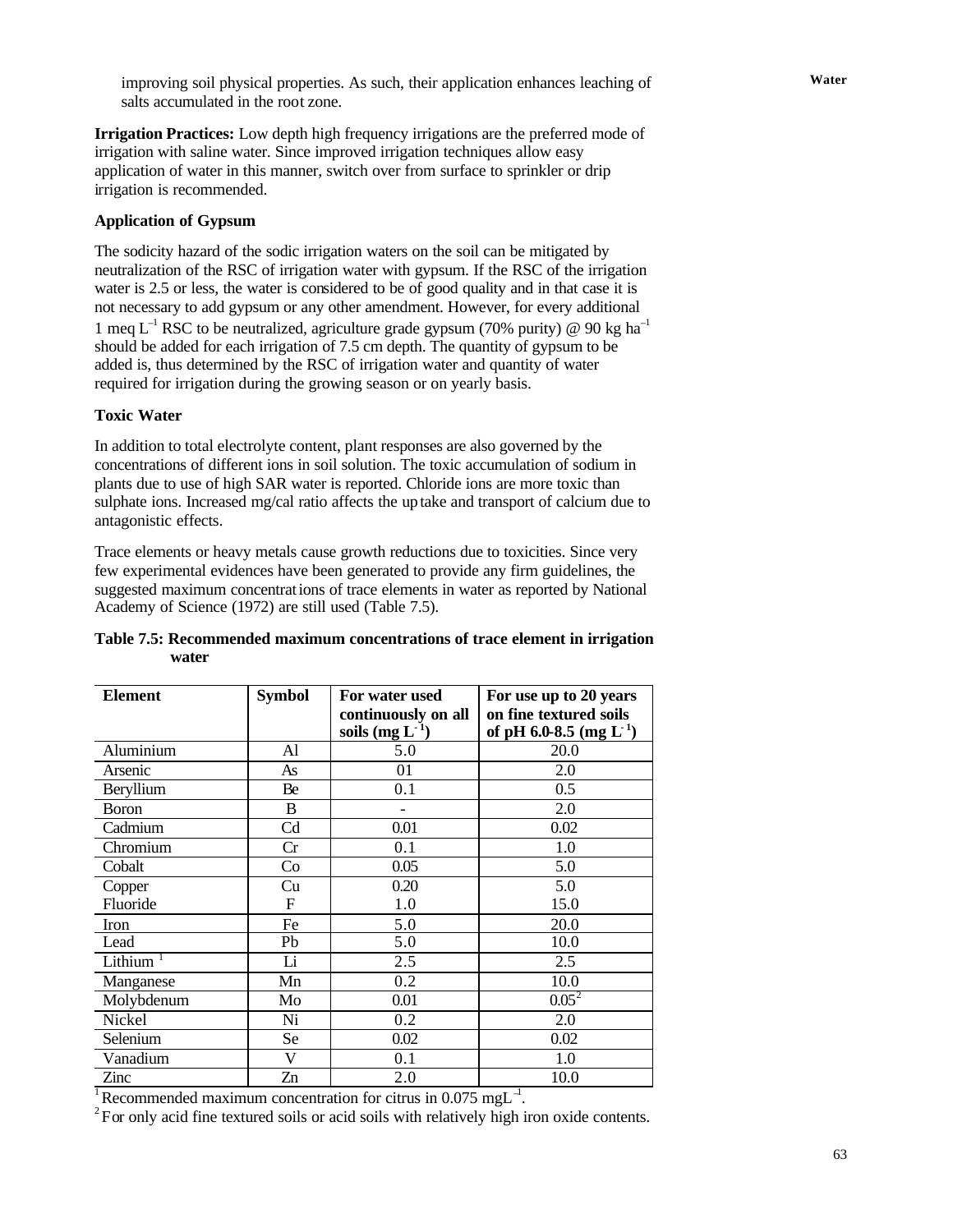# **7.6 WATERSHED MANAGEMENT**

A watershed is a topographically delineated natural unit of area that is drained by the common stream. A small watershed could be of few hectares that drain into a small stream (Tideman, 1996). This small watershed forms a part of a larger watershed which in turn could form a part of still larger watershed, until the watershed becomes a major river basin draining millions of square kilometres of land. A schematic view of a sub-watershed and a small watershed is shown in Fig. 7.5. The elevated line that forms a division between two areas drained by separate streams is marked with two sided arrows.

![](_page_18_Figure_3.jpeg)

**Fig.7.5: A view of sub-watershed within a watershed**

In the watershed approach, development is not confined to agricultural lands alone, but covers the area, starting from the highest point of the area to the outlet of the *nalah* or the natural stream. Similarly, in terms of resource development, it starts from the most important one, that is water and extends to soil, vegetation, fuel, livestock and all associated components. In the watershed, different measures are adopted and executed in each of the topo-sequences according to the land capability. Now, a watershed is not only made up of its physical and natural resources but also includes human resources. Therefore, its management entails rational utilization of land and water resources for optimum production with minimum hazard to natural and human resource.

**Watershed management has been defined as an integration of technologies within the natural boundaries of a drainage area for optimum development of land, water and plant resources to meet the basic minimum needs of the people in a sustainable manner.** The watershed management approach clearly realizes the linkages between uplands and the down stream areas, i.e., actions of upstream users affect those living downstream.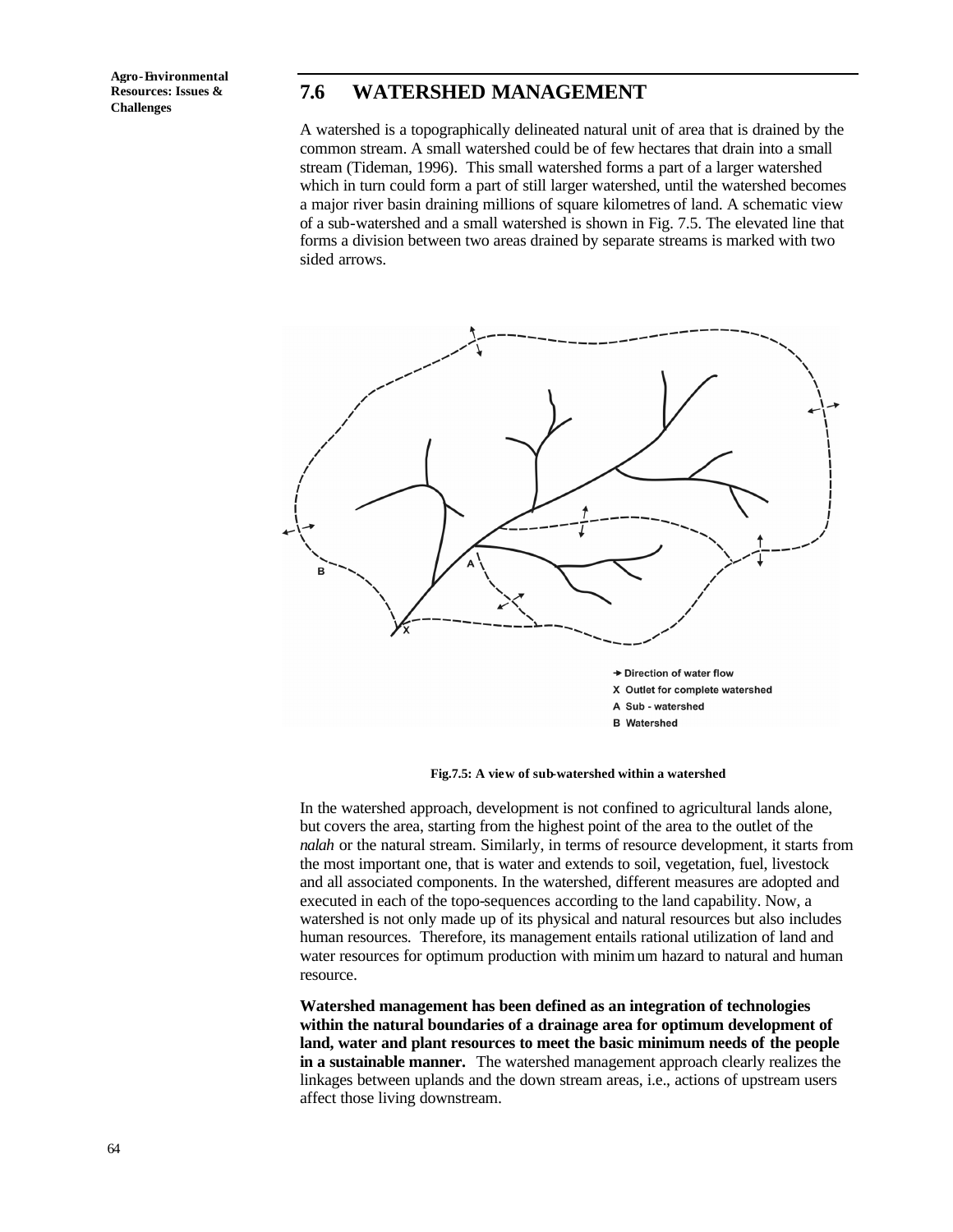Some general technical objectives of a watershed management programme could be as **Water** follows:

- To rehabilitate the watershed through sustainable land use, to carry out conservation practices to minimize erosion, increase the productivity of the land and water.
- To develop water resources for domestic and irrigation purposes, etc.
- To manage the watershed to minimize/mitigate natural disasters like floods or drought.
- To develop the watershed for economic uplift of the region.
- A combination of one or more of these general objectives.

#### **Principal factors Influencing Watershed Operations**

**Physiography:** Size, land slope and drainage pattern of the watershed influence runoff volume and its rate. Besides, slope of the land has major implications for land use. The drainage pattern of an area refers to the design of the stream courses and their tributaries. The slope of the land, lithology and structure influences it.

**Soils and Geology:** It determines the amount of water that would percolate (also determine the run off) and the need for treatments to improve percolation. It would also determine the anticipated silt load from the watershed area.

Land Use: It affects the rate of run off and soil infiltration rate.

**Vegetative Cover:** The change in the type and quality of vegetative cover is an important non-engineering intervention as these together influence runoff, infiltration rate, erosion and sediment production.

**Climate:** Precipitation is the most important factor as it determines the design peak runoff rates for various structures, runoff rate and volumes and the erosion hazard. Evapo-transpiration is another important factor that determines the crop water requirement.

**Socio-economic Factors:** Demographic and sociological features, land tenure system, farm structure, attitude and behaviour of farmers, all influence the success of a watershed management programme. While preparing a watershed management plan, socio-economic baseline survey is an essential pre-requisite.

### **SAQ 8**

a) Define watershed. Explain the term with a free hand sketch. b) Define the term watershed management.

### **7.6.1 Watershed Management Plan**

A watershed management programme is essentially a rural development programme. A multi-disciplinary approach in planning is essential to derive optimum benefits out of such a programme.

#### **Basic Information**

To start a watershed management programme in a systematic manner, basic information on all the following components is necessary:

- Location.
- Size and shape,
- Climate, physiography, runoff and soil erosion problems,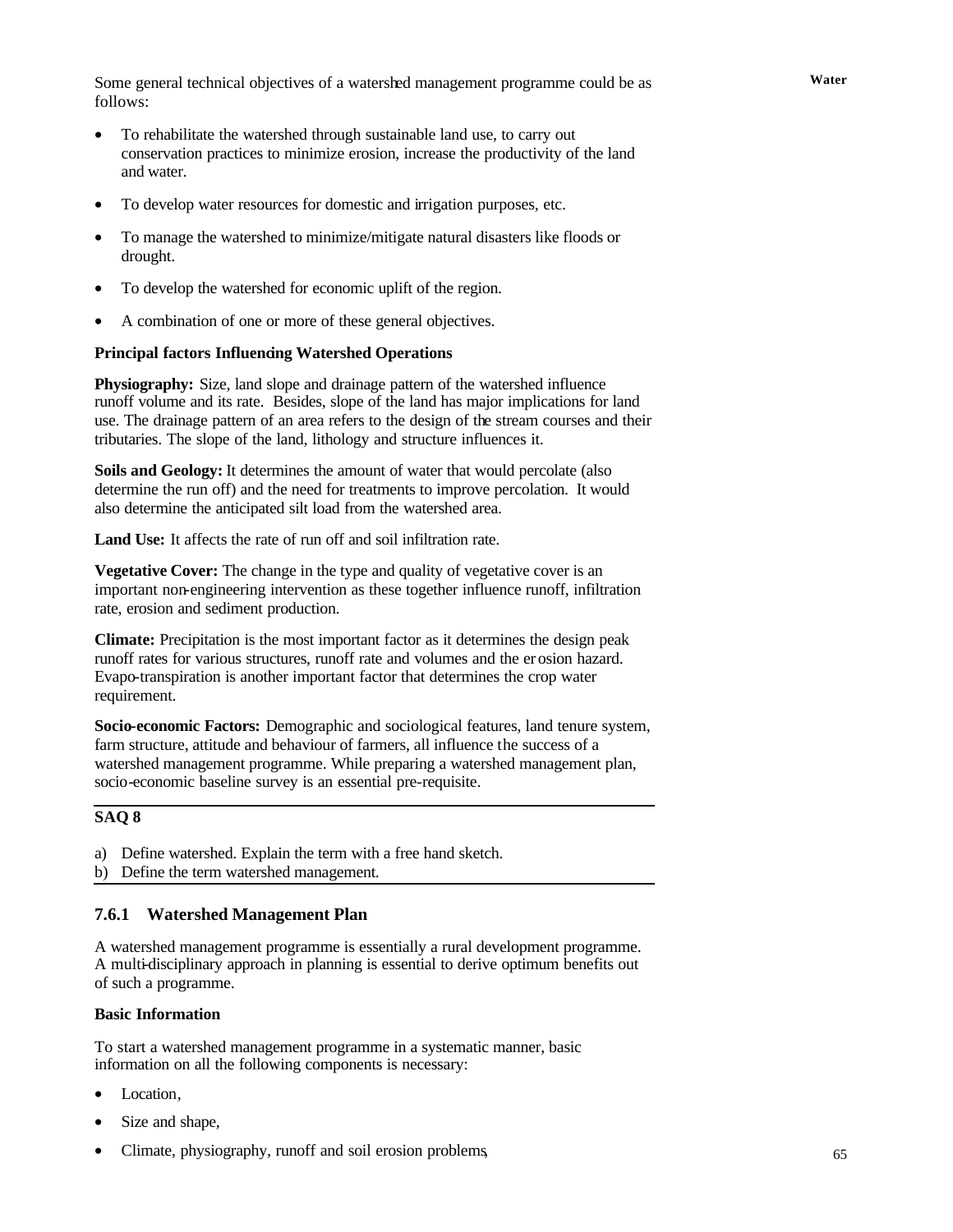- Population and livestock,
- Water resources and their utilization potential,
- Land utilization, cropping systems, yield, land capability,
- Socio-economic utility and land ownership,
- Market facilities.
- Health related facilities and other institutions.

A basic resource inventory before the intervention through watershed management should also be prepared to help in monitoring and evaluation of the programme.

#### **Development Components**

On the basis of the information generated, it would be prudent to identify the priority problems and clearly spell out the kinds of intervention and development activities that should be initiated. All these efforts could be made through discussions with the stakeholders. Some of the important activities are: soil conservation measures, water harvesting, groundwater recharge, changes in land use if necessary, water management including drainage, improvement in fuel-fodder production system including horticulture.

Some of the situations, problems and solutions have been listed in Table 7.7. However, there are no hard and fast ground rules and solutions since for the same situation and problem, the solution might vary from one location to another.

#### **Building a Suitable Organization**

A dynamic and vibrant organization that is multi-disciplinary and flexible in nature should be initially constituted. While specialist divisions could handle the execution of plans, the command and authority must come from a single authority. The constitution of the organization must provide for enlisting the co-operation of local people.

The ideal solution could be a watershed development agency at the unit level or a watershed authority with well-identified line departments to undertake the project under the overall supervision of the watershed authority. In the latter approach, watershed development agencies should be created as the programme proceeds to make it sustainable. To upgrade the skills of the people in the organization, regular training programmes should be a part and parcel of the organizational rules and regulations.

### **Costing and Finance**

Since the economic level of the stakeholders is usually low, institutional financing, subsidies and outright grants are essential to make a watershed programme successful. Moreover, many activities are carried out on community lands or for community purpose.

#### **Follow up, Maintenance and Monitoring and Evaluation**

After the plan is implemented, an improved production plan is superimposed to get maximum benefits. Farmers are educated to maintain the structures. In order to assess the impact, regular monitoring and evaluation is essential. It would only determine the replication potential of the interventions and/or determine the shortcomings/gaps in implementation.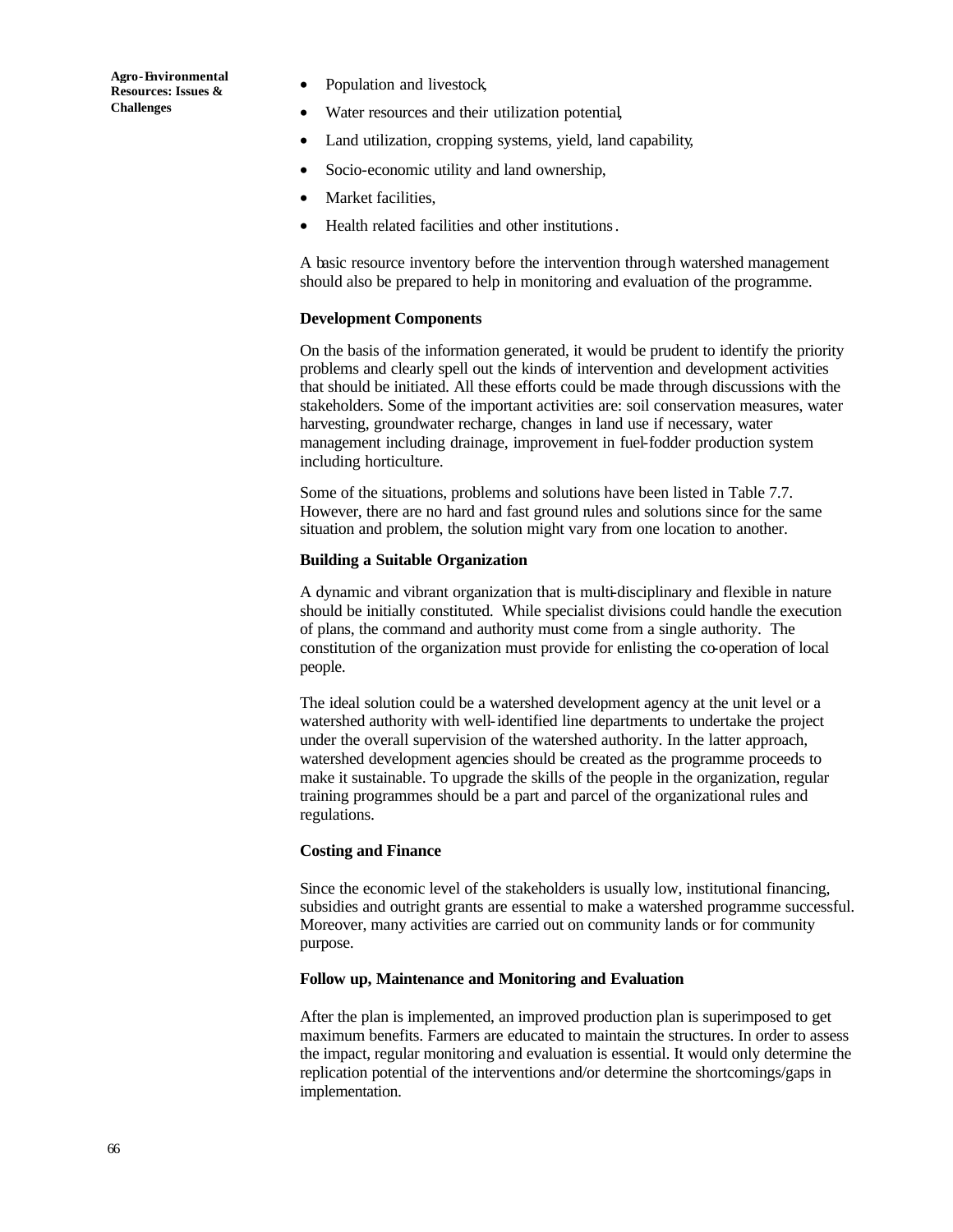## Table 7.7: Some common situations, problems encountered in watershed **Water management and their possible solutions**

|    | <b>Situation</b>                                           | <b>Problem</b>                                                                                           | <b>Solution</b>                                                                                                                                              |
|----|------------------------------------------------------------|----------------------------------------------------------------------------------------------------------|--------------------------------------------------------------------------------------------------------------------------------------------------------------|
| 1. | Hill slopes (bare<br>denuded, soil thin,<br>texture-light) | Soil erosion, moisture<br>conservation, retention of<br>runoff and disposal.<br>Establishing vegetation. | Contour trenching,<br>bunding, terracing-<br>afforestation,<br>silvipasture, and agro-<br>forestry.                                                          |
| 2. | Steep land slopes<br>(denuded, eroded thin<br>vegetation)  | Runoff control, retention<br>and disposal, stabilization<br>and densification of<br>vegetation.          | Control and graded<br>bunding, grassy<br>waterways, water<br>harvesting, contour<br>cultivation, horticulture,<br>agro forestry, pasture,<br>strip cropping. |
| 3. | Medium to low slope<br>agricultural lands                  | Soil and water management,<br>water retention, runoff,<br>control and reuse                              | Contour cultivation, strip<br>cropping, buffer strip<br>and boarder strips                                                                                   |
| 4. | Moderate to low slope<br>and plain irrigated<br>lands      | Water management                                                                                         | Land levelling, design<br>and layout of irrigation<br>system, irrigation depth<br>and interval control.<br>Disposal of drainage<br>water                     |
| 5. | Plain agricultural lands<br>and lowlands                   | Drainage disposal and<br>reutilization                                                                   | Surface and subsurface<br>drain age, recycling                                                                                                               |
| 6. | Sand dunes on sea<br>shores                                | Wind erosion stabilization<br>of sand dunes, prevention of<br>formation of sand dunes                    | Wind break, shelter belt<br>establishment of<br>vegetation, dune<br>stabilization                                                                            |
| 7. | Stream bank and<br>gullied lands                           | Soil erosion, storage and<br>disposal of excess water                                                    | Stream bank protection,<br>gully control, protection<br>of farm ponds,<br>vegetation                                                                         |
| 8. | Denuded and degraded<br>forests                            | Soil and water conservation,<br>afforestation                                                            | Prevention and control of<br>felling forest trees,<br>controlled grazing,<br>stopping shifting<br>cultivation, afforestation,<br>silvipasture, agroforestry  |

### **7.6.2 Challenges and Opportunities in Watershed Management**

The potential of watershed management in meeting the basic needs and in poverty alleviation has been proved beyond doubt, yet the success stories are very limited. In order to overcome the shortcomings, the following issues must be addressed in the future.

### **People's Participation**

Small farms, which are a characteristic of rural India, forbid any attempt by individual farmers to improve their land to have a visible impact on land and water management. In most instances, participation of the community is indispensable. A top-down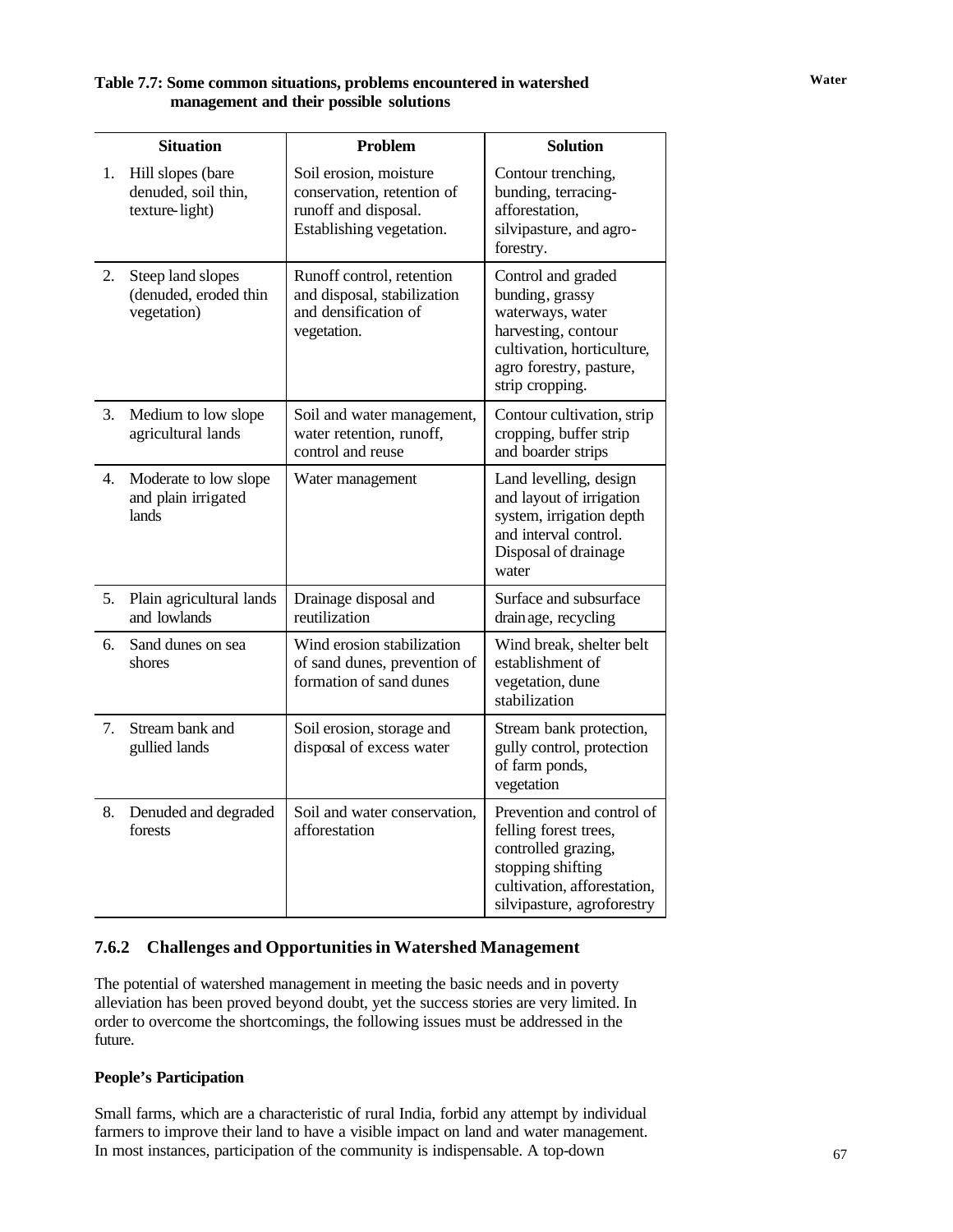approach has failed globally and that is why a bottom-up approach in which stakeholders are involved from the planning stage itself has become quite common for the success and sustainability of a programme.

### **Capacity Building**

Most organizations operating in watershed management programmes lack the confidence. This is because most of the field-level staff engaged by them cannot comprehend the magnitude of the task. They also do not have the technical and organizational skill to satisfy people when questioned on the issues relevant to the project. Training, a priority area, does not receive the kind of attention it should in preparing the staff to meet the stakeholders with confidence.

### **Monitoring of Impact**

A major concern of many projects has been the lack of adequate monitoring of the progress and impact of the programme. Either the programme lacks facilities, or it defies the capacity of the project staff. Moreover, the monitoring of socio-economic impact lacks proper indices. Appropriate feedback is not available that would help to rectify the programme.

### **Flexibility and Coordination**

The standardized, target-oriented blue print approach has been the hallmark of most programmes as these are run solely by the government organizations. Watershed management programmes call for flexibility and innovations and local nongovernmental agencies/organizations need to be involved. Duplication of efforts due to lack of coordination is another grey area in watershed management programmes.

### **Sustainability and Replicability**

Some tangible improvements have been reported in the existing conditions following interventions. Since such efforts lacked integrated, comprehensive and multi-faceted approach, anticipated success could not be achieved. Since long-term sustainability of the programme is not kept in view during planning, reversion to original conditions has been reported from many programmes following project withdrawals. As stated earlier, a rigid blue-print approach cannot be adopted. Replicability of programmes in regionally homogeneous areas, say, at the micro-watershed level, must be attempted, if watershed management programmes are to make a real head way in the country.

In this unit you have studied water, a natural resource that together with soil studied in the previous unit, determines the food and nutritional security of the nation. You have been introduced to hydrological cycle, and role of water in agriculture, floods and drought, water logging, water quality parameters, water quality for agriculture and watershed management. We now summarize the contents of this unit.

# **7.7 SUMMARY**

- Water is a finite resource, which can, however, be replenished.
- The South Asian countries are fortunate to have ample resources of water, yet its spatial and temporal variability calls for its management through storage and distribution.
- Burgeoning population, increased living standard and environmental considerations have put tremendous stress on this resource.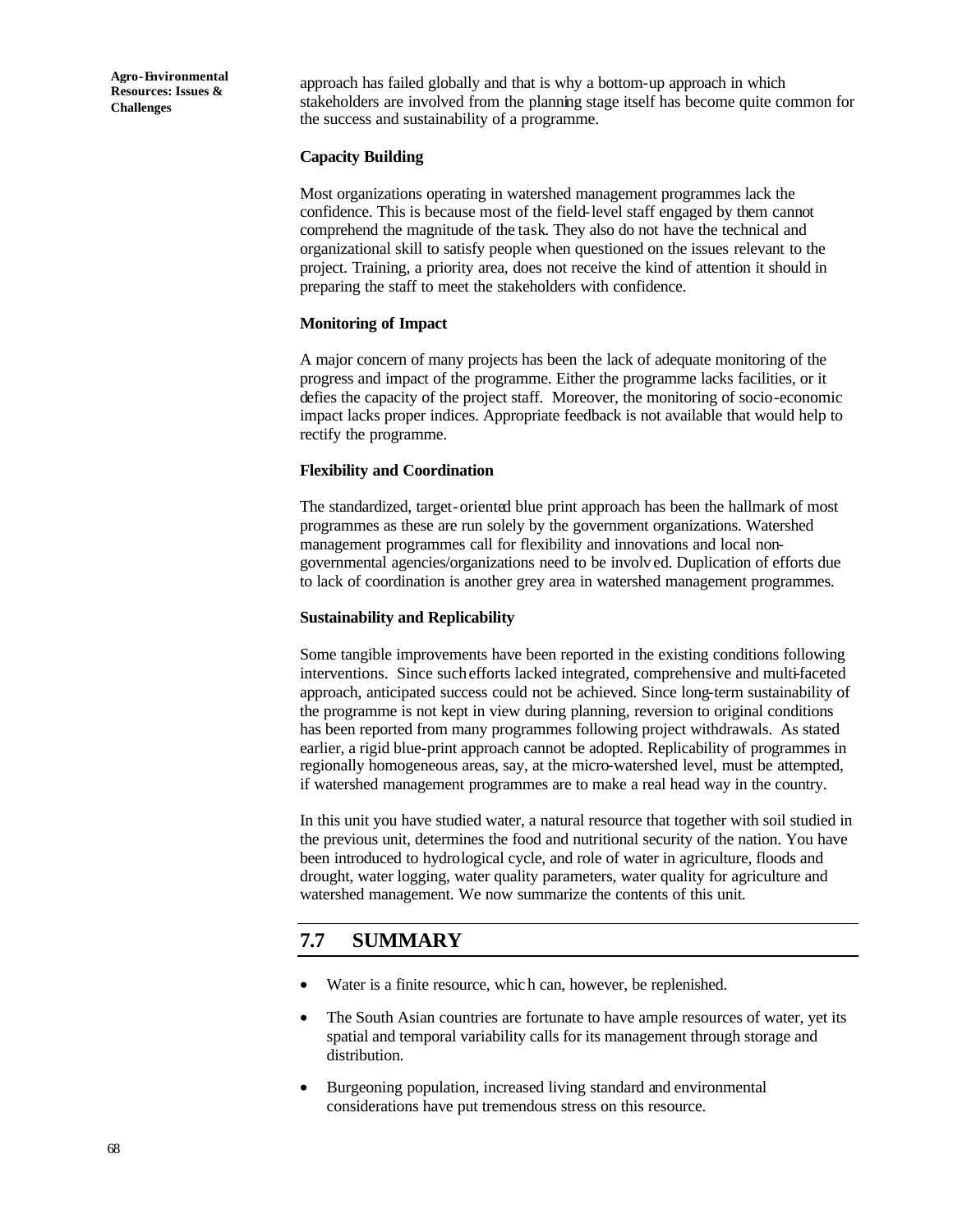- Increasing sectoral competition would snatch a part of the allocation of fresh Water water to agricultural sector. Since the demand in agriculture would increase, agricultural sector has to look for alternate resources of water as well as go in for 'more crop per drop'.
- There is a mismatch between the potential created and potential utilized. This means that the investments made on creation of the potential are not utilized and the investment is blocked.
- Introduction of irrigation has been a mixed blessing; while crop yields have improved by 50% to 200%, the mismanagement of water has resulted in the problem of water logging and creation of wet deserts.
- Flooding is an extreme event in which the adage "Water-water everywhere but not a drop to drink" applies well. Nearly 40 million ha area is prone to floods while annually on an average 7.5 million ha area is affected to various degrees of flooding.
- Flood control measures are based on the four principles of runoff reduction, retention, diversion and confinement.
- Water logging could occur either due to surface stagnation of water or due to rise in the water table. Both adversely affect aeration resulting in depletion of  $O<sub>2</sub>$  and increase in  $CO<sub>2</sub>$  in the root zone.
- Some toxic ions may be produced in the root zone as a result of water logging or it might affect the absorption of certain plant nutrients compared to others causing nutrient imbalance in the plants. In most cases, adverse effects are due to combination of these factors although reduced aeration dominates in many cases.
- Crops differ in their tolerance to water logging. Selection of crops, which can tolerate water logging, is one of the ways to manage waterlogged lands. Besides land management, high seed rate, application of higher doses of plant nutrients, raised and sunken bed system to grow crops could help to avoid the adverse effects.
- While management could help in the short-term, long-term solution of the problem is improved drainage. Surface drainage is an essential pre-requisite to avoid surface stagnation and reduce the rate of rise in the water table. Lands with shallow water table also require some kind of subsurface drainage to control water table.
- Horizontal pipe drainage, vertical drainage or bio-drainage and their combinations can be used to lower the water table.
- Soil salinity and water logging are twins. When both the problems have invaded the area, horizontal pipe drainage could be a quick and cost-effective technology to reclaim the lands.
- Drought is another extreme, which affects large areas in the region. Moisture stress due to drought could wipe out crops from fields and even affect the productivity of irrigated lands since only limited water is available in irrigation commands.
- Depending upon the mechanism of tolerance to drought, crops have been categorized as drought escapers, drought evaders and drought endurers. Drought resistant crops yield less.
- With increasing pollution of water resources, water quality degradation has assumed a serious dimension. Degradation in water quality indirectly affects the quantity, as the degraded water cannot be used for specific purposes depending upon the kind and extent of degradation.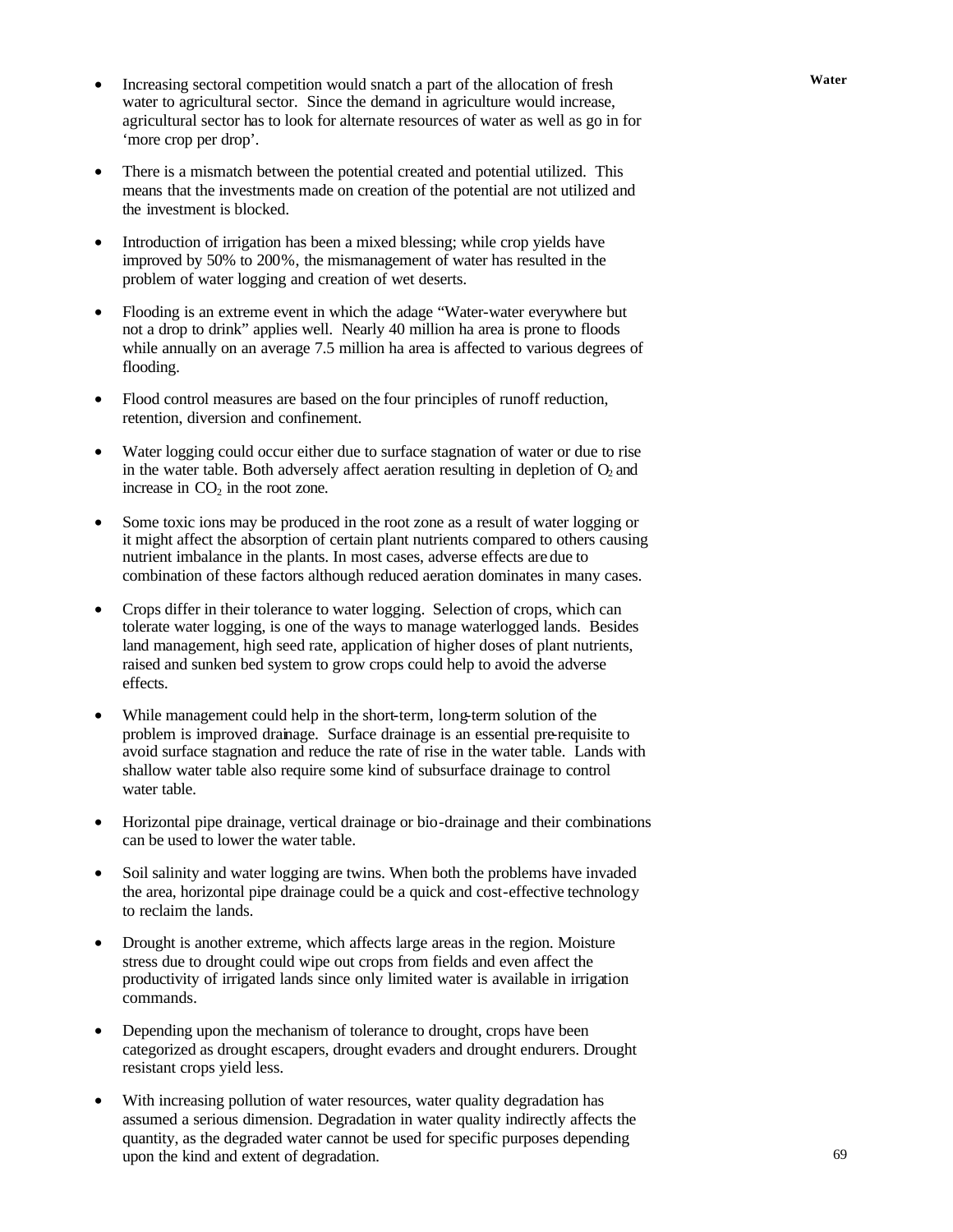- Silt, turbidity, dissolved oxygen, total dissolved solids, pH, faecal coliform, faecal enterococci, toxic elements, macro invertebrates and bio-chemical oxygen demand are some of the parameters that determine the physical, chemical and microbiological properties of water.
- Water quality for agriculture is determined through Electrical Conductivity (EC), sodium adsorption ratio (SAR), residual sodium carbonate (RSC) and toxic elements. Based on their effect on soils and crops waters have been grouped as fresh, saline, alkali (sodic) and toxic waters.
	- Saline water per se is not harmful to plants. It is the accumulation of salts in the root-zone that leads to build-up of osmotic potential that makes water unavailable to plants. Poor and delayed germination and slow growth occur due to salinity build-up.
	- − Alkali or sodic water on the other hand influences the physico-chemical properties of the soil and has adverse effect on crop growth. Breakdown of soil structure, formation of a thin crust at the soil surface, difficulty in attaining proper soil moisture condition and build-up of soil sodicity/pH are some of the adverse effects of continuous application of sodic waters.
	- − Saline/sodic waters can be used for crop production through proper selection of crops and through application of appropriate management options. Use of sprinkler and drip irrigation can help to use relatively high salinity water to the same crop compared to surface irrigation. Low depth high frequency irrigations are helpful in managing salts.
	- − Highly saline waters can be used through conjunctive mode with fresh water. For this purpose blending (mixing saline and fresh waters) and cyclic use strategies are commonly employed.
	- − Besides the conjunctive use, several cultural practices can be employed to obtain optimum yield. Pre-sowing irrigation with fresh water, application of 25% more nitrogen than recommended for normal lands and waters, use of farm yard manure and green manures, high seed rate are some such practices.
	- − In the case of alkali water, application of gypsum or any other calcium containing amendment could be employed to neutralize the residual sodium carbonate.
	- − Since water, soil and vegetation can be effectively managed with watershed as a unit, watershed management concept has come to stay for planning and managing the natural resource.
	- − A watershed management programme is undertaken to rehabilitate the watershed, to minimize soil erosion, to develop, conserve and efficiently utilise the water resource, to minimize natural disasters in the watershed or a combination of these objectiv e. However, the ultimate aim is to develop the watershed for economic upliftment of its inhabitants.
	- − A well-conceived watershed management plan should be prepared before implementation of any programme. It must consist of collection of basic information and socio-economic resource inventory, identification of suitable development components in line with the objectives of the programme, identification and building a dynamic and vibrant organization, cost evaluation and maintenance.
	- Since, there are only a few success stories of watershed management programmes in India, people's participation, capacity building, monitoring, flexibility and co-ordination and sustainability and replicability have been discussed to understand the challenges that are ahead in making watershed management programme a people's movement.